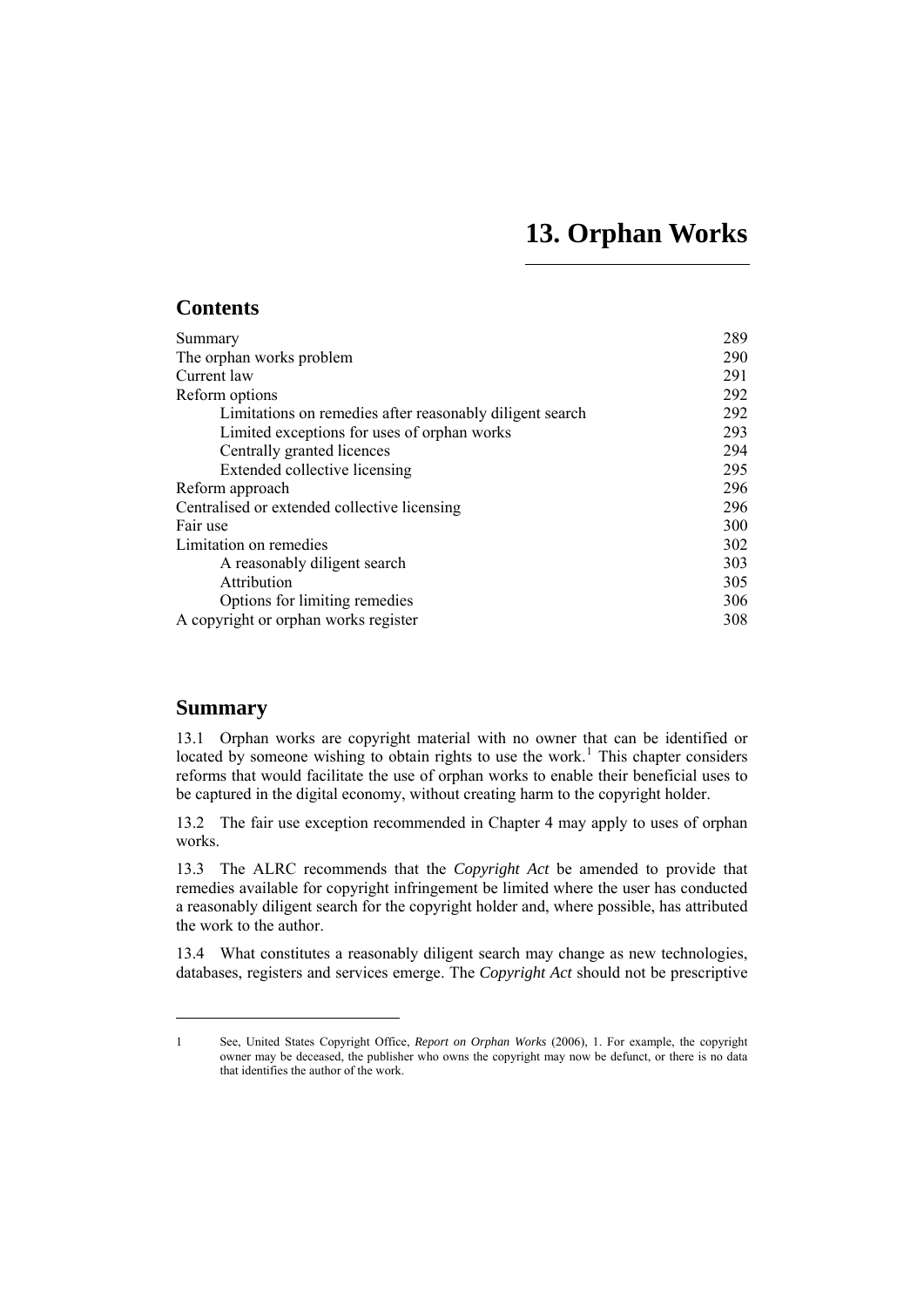<span id="page-1-0"></span>about what constitutes a reasonably diligent search. Rather, it should provide that a number of factors may be considered in determining whether a reasonably diligent search has been conducted.

13.5 The chapter also discusses options for the establishment of an orphan works or copyright register, but notes that it could be the subject of further consideration by the Australian Government in consultation with stakeholders.

## **The orphan works problem**

13.6 Orphan works are a significant problem around the world.<sup>[2](#page-1-1)</sup> The inability to use orphan works means that their productive and beneficial uses are lost to both users and copyright holders. The Australian Attorney-General's Department review of orphan works (the AGD Orphan Works Review) noted that enabling uses of orphan works could contribute to 'research, education, culture and to the creation of further transformative works' as well as 'commercial purposes, thus increasing the already considerable contribution of copyright industries to the Australian economy'.<sup>[3](#page-1-2)</sup>

13.7 Enabling the use of orphan works in the digital environment would potentially facilitate other socially beneficial uses, enabled by technology, mentioned elsewhere in this Report, including data and text mining, digitisation and other uses.

13.8 This Inquiry has found that orphan works present particular problems for cultural institutions, many of which are inhibited from digitising and providing access to orphan works in their collections to aid research, education and access to cultural heritage.<sup>[4](#page-1-3)</sup> For example, the CAMD noted that orphan works 'in some collections are virtually invisible to the public as well as academic historians and researchers, which fosters significant gaps in knowledge and impedes scholarly research'.[5](#page-1-4)

13.9 The extent of the orphan works problem has not been quantified in Australia. However, anecdotal evidence received from stakeholders suggests that the problem is real. For example, the NLA estimated that it has some 2,041,720 unpublished items in its collection, a significant number of which are orphan works.<sup>[6](#page-1-5)</sup> The result of a survey of members of the ADA and ALCC indicated that library collections comprise up to

<span id="page-1-1"></span><sup>2</sup> I Hargreaves, *Digital Opportunity: A Review of Intellectual Property and Growth* (2011), 38 notes that orphan works represent 'the starkest failure of copyright to adapt' and that the UK system is locking up 'millions of works in this category'. Similar findings have been made elsewhere in Europe: Comité Des Sages, *The New Renaissance: Reflection Group on Bringing Europe's Cultural Heritage Online* (2011), 20–21 recommended that 'a European legal instrument for orphan works needs to be adopted as soon as possible'.

<span id="page-1-2"></span><sup>3</sup> Australian Government Attorney-General's Department, *Works of Untraceable Copyright Ownership— Orphan Works: Balancing the Rights of Owners with Access to Works* (2012), 3. The report suggests that orphan works affect large parts of the economy, including: information technology companies, Indigenous creators, news and print media, composers, photographers and web-based creators.

<span id="page-1-3"></span><sup>4</sup> National Archives of Australia, *Submission 595*; National & State Libraries Australasia, *Submission 204*; National Gallery of Victoria, *Submission 142*.

<sup>5</sup> CAMD, *Submission 236*.

<span id="page-1-5"></span><span id="page-1-4"></span><sup>6</sup> National Library of Australia, *Submission 218*.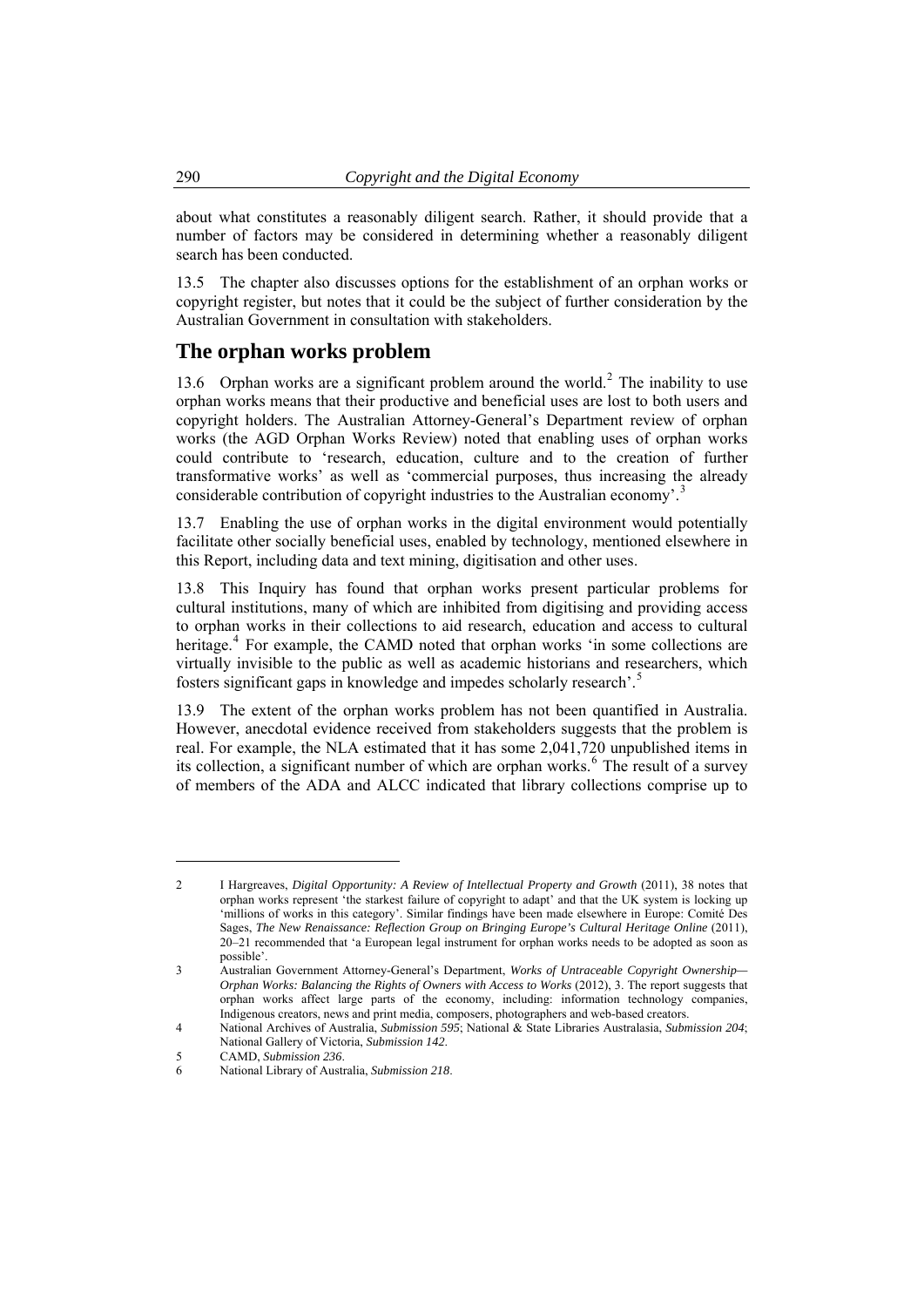<span id="page-2-0"></span>70% unpublished orphan works.<sup>7</sup> A number of museums also indicated that their collections include a substantial number of orphan works. $\frac{8}{3}$ 

13.10 Public broadcasters—the ABC and the SBS—drew attention to the problems of using orphan works in derivative works. The ABC noted that it 'frequently confronts situations in which copyright clearances are required for orphan works, particularly in relation to literary works<sup>5</sup>.<sup>[9](#page-2-1)</sup> Free TV Australia also observed that broadcasters had problems using archival material, such as audiovisual footage or photographs, where the owner could not be found.<sup>[10](#page-2-2)</sup>

13.11 The ALRC heard that photographs are susceptible to being 'orphaned' in the digital environment, due to rights information being removed.<sup>[11](#page-2-3)</sup> Measures to reduce instances of orphan works in the digital environment are considered below, in relation to the possibility of an orphan works or copyright register.

### **Current law**

13.12 There is no specific exception in the *Copyright Act* for the use of orphan works. Unless covered by an exception or licence, use of an orphan work may constitute copyright infringement.

13.13 However, orphan works may be used when covered by existing fair dealing exceptions or a statutory licence. For example, the statutory licences under pts VA and VB of the *Copyright Act* allow the copying and communication of materials for education, whether or not they are orphaned, subject to the payment of reasonable remuneration to a declared collecting society.<sup>[12](#page-2-4)</sup> Cultural institutions that are covered by a government statutory licence under s 183 may copy orphan works for government purposes.<sup>[13](#page-2-5)</sup>

13.14 Some users have also used orphan works by taking a 'risk management' approach, for example, by undertaking a diligent search before using an orphan work.<sup>[14](#page-2-6)</sup>

13.15 Libraries, archives and educational institutions may also use orphan works for socially useful purposes under s 200AB. However, as noted in Chapter 12, s 200AB

<sup>7</sup> See ADA and ALCC, *Submission 213*.

<sup>8</sup> National Gallery of Victoria, *Submission 142*; Powerhouse Museum, *Submission 137*; Art Gallery of New South Wales (AGNSW), *Submission 111*.

<span id="page-2-1"></span><sup>9</sup> ABC, *Submission 210*.

<sup>10</sup> Free TV Australia, *Submission 270*.

<span id="page-2-3"></span><span id="page-2-2"></span><sup>11</sup> Copyright Agency/Viscopy, *Submission 249*; Australian Copyright Council, *Submission 219*; ALPSP, *Submission 199*.

<span id="page-2-5"></span><span id="page-2-4"></span><sup>12</sup> Copyright Advisory Group—Schools, *Submission 231*.

<sup>13</sup> Copyright Agency/Viscopy, *Submission 249*.

<span id="page-2-6"></span><sup>14</sup> For example, the National Gallery of Victoria advised that 'where it has not been possible to clear copyright, we have published the orphan work and invited the copyright holders to contact the NGV. We would much rather publish these works than risk them being unknown to the public': National Gallery of Victoria, *Submission 142*.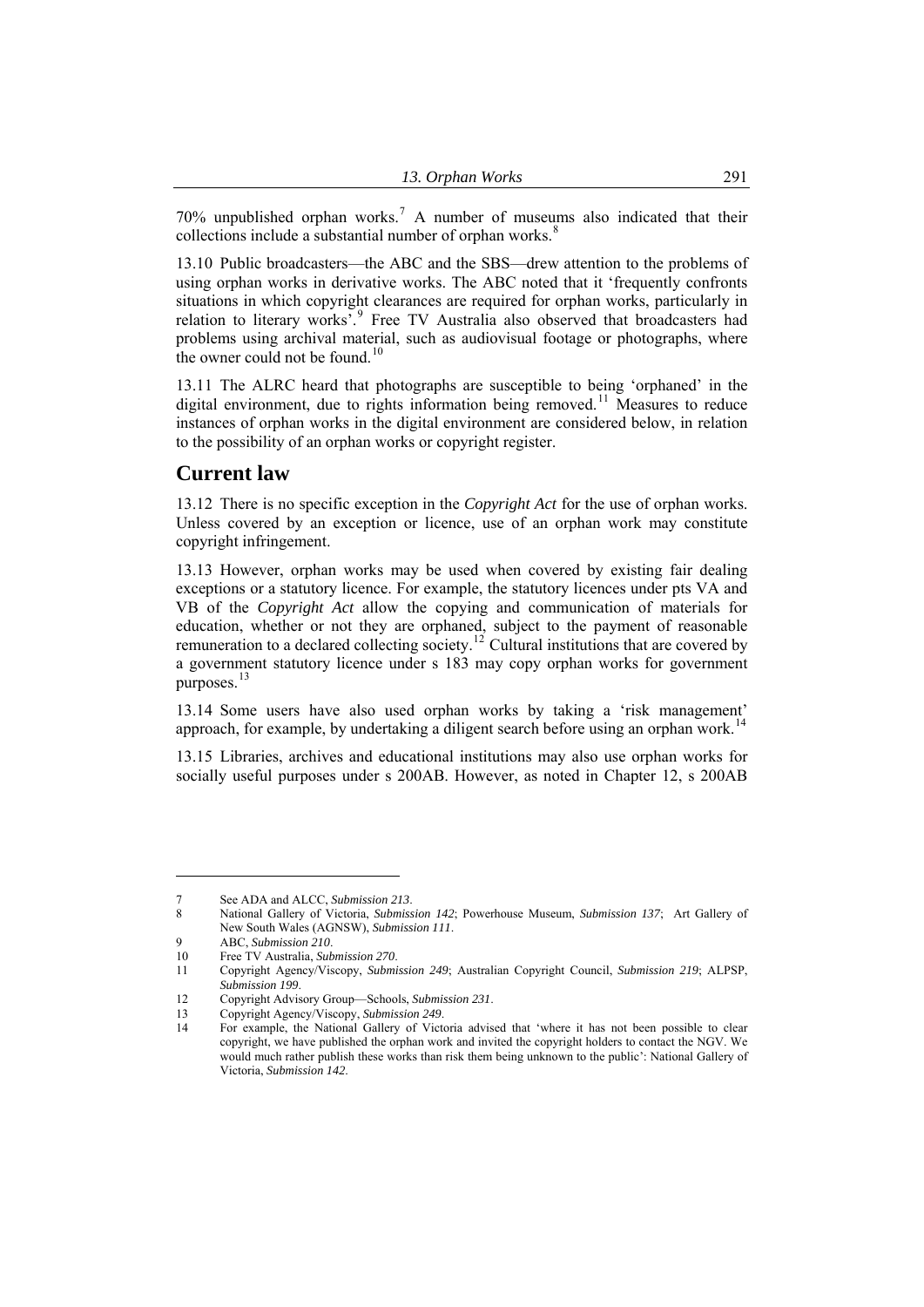has been used on rare occasions to deal with orphan works primarily because of the uncertainty in the language of the section.<sup>15</sup>

### **Reform options**

13.16 This section canvasses the different models that can be implemented to facilitate the use of orphan works. The central aim of each model is to facilitate the use of orphan works, while ensuring that owners are adequately compensated when they are identified.

#### **Limitations on remedies after reasonably diligent search**

13.17 In 2006, the US Copyright Office's *Orphan Works Report* recommended that remedies be limited in cases of infringement involving orphan works. Limitation on remedies would apply where the user had conducted a 'reasonably diligent search' for the copyright owner, and had provided attribution where possible.<sup>[16](#page-3-1)</sup>

13.18 The Copyright Office did not seek to define what ought to be a 'reasonably diligent search'. Rather, it acknowledged that the search standard was 'very general' and favoured 'the development of guidelines' by users and stakeholders.<sup>[17](#page-3-2)</sup> It was argued that a truly 'ad hoc' system—where users simply conduct a reasonable search and then commence use, without formality—is most efficient.<sup>[18](#page-3-3)</sup> However, it highlighted a number of factors that could guide users on a case-by-case basis.<sup>[19](#page-3-4)</sup>

13.19 The Copyright Office recommended that remedies be limited in certain circumstances. Where use of the work is commercial, the liability for infringement is limited to 'reasonable compensation', rather than statutory damages.<sup>[20](#page-3-5)</sup> In most cases, reasonable compensation would be the amount a user would have paid to the copyright owner had they engaged in negotiations before the infringing use commenced.<sup>[21](#page-3-6)</sup> No relief would be available for non-commercial uses of orphan works, provided that the user ceased using the work expeditiously upon receiving an infringement notice. Future uses of the work would be the subject of negotiations between the parties.

13.20 The Copyright Office also proposed limiting the scope of injunctive relief in two ways. First, where a user has made a derivative use of an orphan work that also includes 'substantial expression' of the user—such as incorporating it into another

<span id="page-3-0"></span>

<sup>15</sup> See, eg, CAMD, *Submission 236*; Art Gallery of New South Wales (AGNSW), *Submission 111*. In Ch 12, the ALRC recommends repeal of s 200AB.

<span id="page-3-1"></span><sup>16</sup> United States Copyright Office, *Report on Orphan Works* (2006), 92.

<span id="page-3-2"></span><sup>17</sup> Ibid, 108−10.<br>18 Ibid, 113.

<span id="page-3-3"></span><sup>18</sup> Ibid, 113.

<span id="page-3-4"></span><sup>19</sup> Ibid, 99–108. Such factors may include: the amount of identifying information on the copy of the work; whether the work has been made available to the public; the age of work; whether information can be found on publicly available records; whether the author is still alive; and whether the use of the orphan work is commercial or non-commercial.

<span id="page-3-5"></span><sup>20</sup> In cases of infringement, US courts may award statutory damages ranging from \$750 to \$30,000 in respect of any one work: *Copyright Act 1976* (US) § 504(c)(1).

<span id="page-3-6"></span><sup>21</sup> United States Copyright Office, *Report on Orphan Works* (2006), 116. It was suggested that the onus is on the owner to demonstrate that the work had a fair 'market value'. The term 'reasonable' imports the notion that some uses may attract a zero or low royalty payment.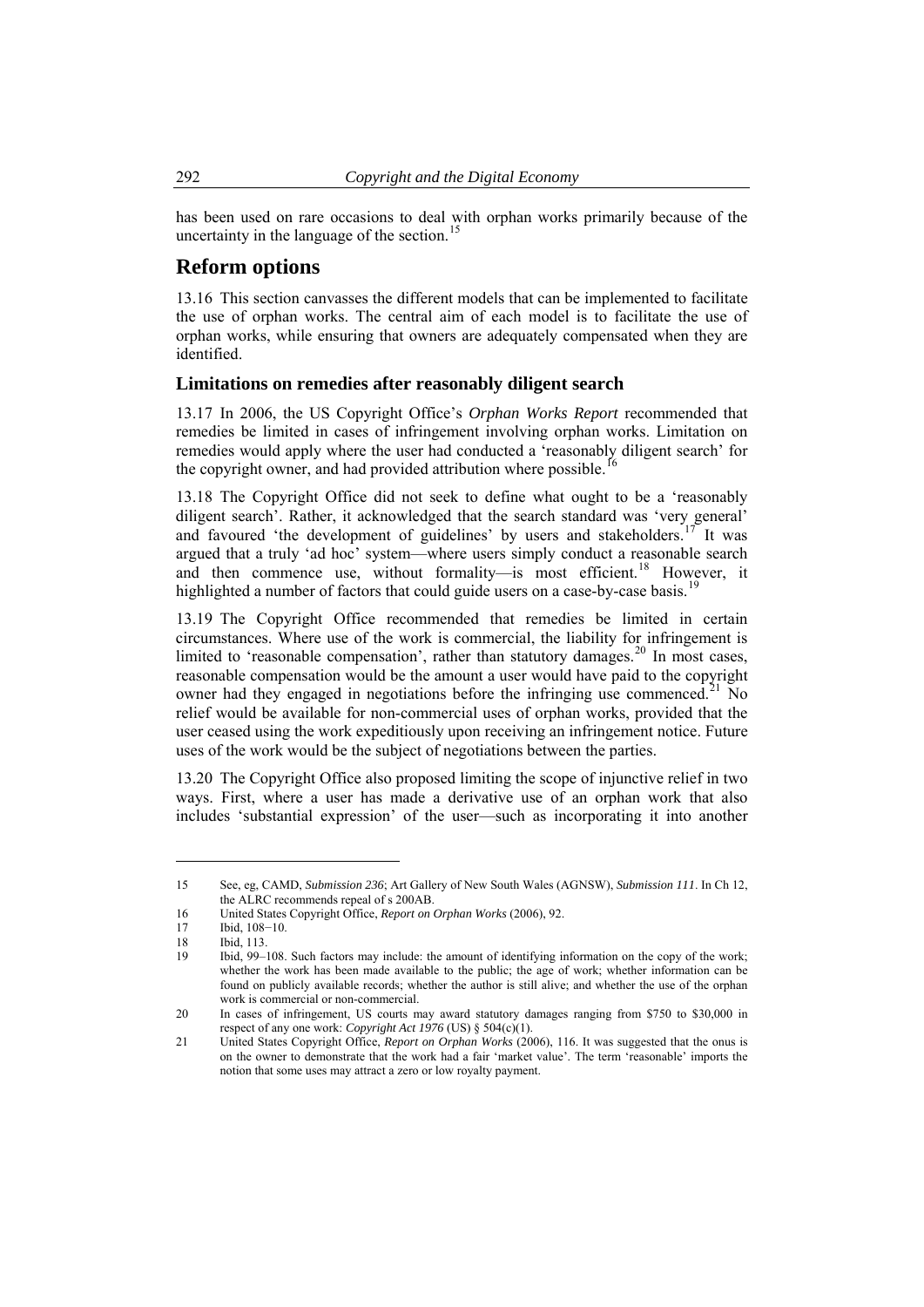<span id="page-4-0"></span>work—a court would not restrain its use.<sup>22</sup> Rather, the user is to pay 'reasonable compensation' for use of the orphan work, and is required to adequately attribute the work.<sup>23</sup> If a work is used without transforming the content, a full injunction is still available, but a court would take into account and accommodate the interest of the user that might be harmed by an injunction.<sup>24</sup>

13.21 The Copyright Office emphasised that an orphan works solution should not act as a replacement or substitute for fair use:

The user of an orphan work should consider whether her use might fall within fair use, or curtailing her use in a way to have it more clearly fall within the exemption, in addition to or in lieu of reliance on any orphan works provision.<sup>[25](#page-4-1)</sup>

13.22 Part of the reasoning for a legislative solution was that many stakeholders to that inquiry expressed a view that the 'uncertain nature of fair use and the idea/expression dichotomy' contributes to a user's hesitation in using orphan works, even in cases that seem to 'fall squarely within classic fair use situations'.<sup>[26](#page-4-2)</sup>

13.23 Despite a number of Bills before Congress to implement the Copyright Office's proposals, these were not passed.<sup>[27](#page-4-3)</sup> The drafters of the Bills grappled with particular issues, including: recognising and accounting for the concerns of photographers; the contours of a 'reasonably diligent search'; and the role of searchable electronic databases.<sup>[28](#page-4-4)</sup>

13.24 In late 2012, the Copyright Office launched a further inquiry into orphan works, seeking to identify the 'current state of play for orphan works' and 'what has changed in the legal and business environments in the last few years that might be relevant to a resolution of the problem and what additional legislative, regulatory, or voluntary solutions deserve deliberation'.<sup>[29](#page-4-5)</sup> Submissions to date have emphasised that a 'reasonably diligent search' is necessary before any use of an orphan work. Many stakeholders called for the establishment of a copyright register to help identify owners of orphan works.

### **Limited exceptions for uses of orphan works**

13.25 In October 2012, the European Union adopted its Directive on Certain Permitted Uses of Orphan Works. Member states are required to implement the Directive in national legislation by 29 October 2014. The Directive allows publicly accessible cultural institutions to reproduce and communicate orphan works in furtherance of their

<sup>22</sup> The term 'substantial expression' is intended to exclude situations where the work is simply put into a collection of other works, like an electronic database: Ibid, 120.

<sup>23</sup> Ibid, 119–121.

<sup>24</sup> United States Copyright Office, *Report on Orphan Works* (2006), 120.

<span id="page-4-1"></span><sup>25</sup> Ibid, 56.

<sup>26</sup> Ibid, 57.<br>27 These in

<span id="page-4-3"></span><span id="page-4-2"></span><sup>27</sup> These included: *Orphan Works Act of 2006* HR 5439, 109th Cong; *Orphan Works Act of 2008* HR 5589, 110th Cong; and *Shawn-Bentley Orphan Works Act of 2008* S 2193.

<span id="page-4-4"></span><sup>28</sup> For example, the *Orphan Works Act of 2006* HR 5439, 109th Cong would have required users to document their search, and proposed that that the Copyright Office set out authoritative information on search tools. See, B Yeh, *CRS Report for Congress: 'Orphan Works in Copyright Law'* (2008).

<span id="page-4-5"></span><sup>29</sup> Federal Register 6455 Vol 77, No 204 (Monday October 22).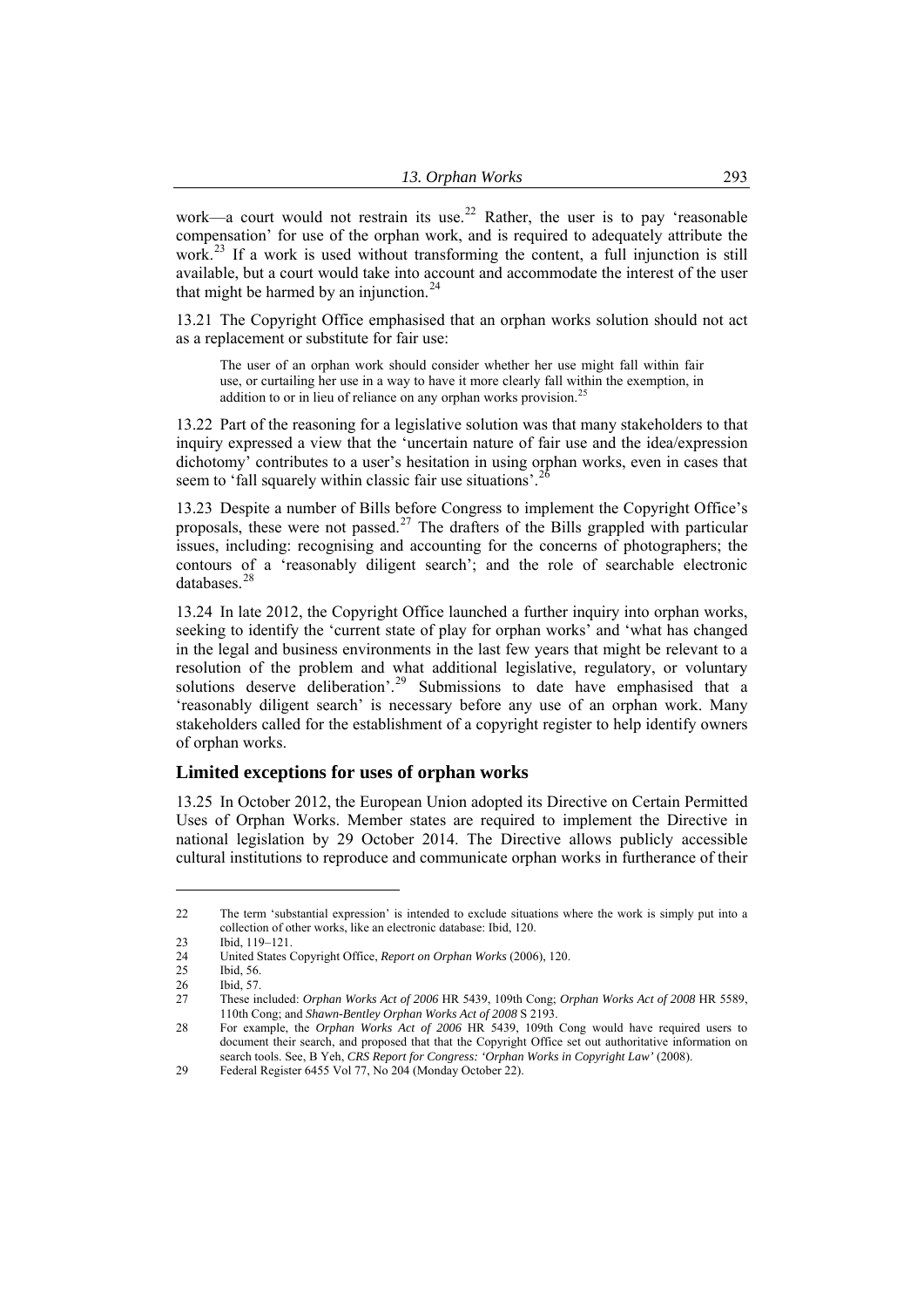<span id="page-5-0"></span>public interest mission.<sup>30</sup> The Directive only applies in respect of certain types of work held by institutions: text; audiovisual and cinematographic works; and phonograms first published or broadcast within an EU member state.<sup>31</sup> Photographs are only covered to the extent that they are incorporated into other works.<sup>32</sup>

13.26 Orphan works can only be used after the institution conducts a 'diligent search' in good faith. $33$  The Directive leaves discretion for member states to determine the sources that are appropriate to include in diligent search criteria for each category of work.<sup>[34](#page-5-2)</sup> It also leaves open the possibility of allowing external organisations to conduct a diligent search for a fee.<sup>3</sup>

13.27 Importantly, the Directive establishes a central EU orphan works register and requires reciprocal recognition of orphan work status across member states.<sup>[36](#page-5-4)</sup> Results of a diligent search are recorded and provided to a competent national authority and made available on a publicly accessible online database to be established and managed by the European Commission's Office for Harmonization in the Internal Market.<sup>[37](#page-5-5)</sup>

13.28 The Directive provides that rights holders should, at any time, be able to put an end to the orphan work status insofar as their rights are concerned.<sup>[38](#page-5-6)</sup> Fair compensation is then due to the rights holder, but the member states retain the discretion to determine the circumstances under which compensation may be organised.<sup>[39](#page-5-7)</sup>

### **Centrally granted licences**

13.29 A number of jurisdictions have opted to facilitate the use of orphan works through a centralised body with the ability to license uses of orphan works.<sup>[40](#page-5-8)</sup>

13.30 Since 1998, users in Canada may apply to the Copyright Board of Canada for a non-exclusive licence to use an orphan work, after 'reasonable efforts' have been made to locate the copyright owner.<sup>[41](#page-5-9)</sup> Licences are only available for orphan works that are published or fixed.<sup>4</sup>

 $\overline{a}$ 

<span id="page-5-3"></span>Ibid art  $3(1)$  and recital 13.

<sup>30</sup> *Directive 2012/28 of the European Parliament and of the Council of 25 October 2012 on Certain Permitted Uses of Orphan Works*, art 1(1). These public institutions include libraries, educational establishments and museums, archives, film and audio heritage institutions, and public service broadcasting institutions. Public interest missions include the preservation of, the restoration of, and the provision of cultural and educational access to, works and phonograms contained in their collections: art 6(2).

 $31$  Ibid art 1(2) and (3).<br> $32$  Ibid art 1(4).

Ibid art  $1(4)$ .

<span id="page-5-1"></span><sup>33</sup> Ibid art 3(1).

<span id="page-5-2"></span><sup>34</sup> Ibid art 3(2).<br>35 Ibid art 3(1)

<span id="page-5-4"></span><sup>36</sup> Ibid art 4.

<span id="page-5-5"></span><sup>37</sup> Ibid art 3(6).

<span id="page-5-6"></span><sup>38</sup> Ibid art 5. Ibid art  $6(5)$ .

<span id="page-5-8"></span><span id="page-5-7"></span><sup>40</sup> *Copyright Act 1985* (Can) s 77; *Copyright Act 1970* (Japan) art 67; *Copyright Act 1967* (South Korea) art 50.

<sup>41</sup> *Copyright Act 1985* (Can), s 77.

<span id="page-5-10"></span><span id="page-5-9"></span><sup>42</sup> Ibid. The *Copyright Act 1985* (Can) requires that orphan works and sound recordings be 'published' and performances and communication signals to be 'fixed'.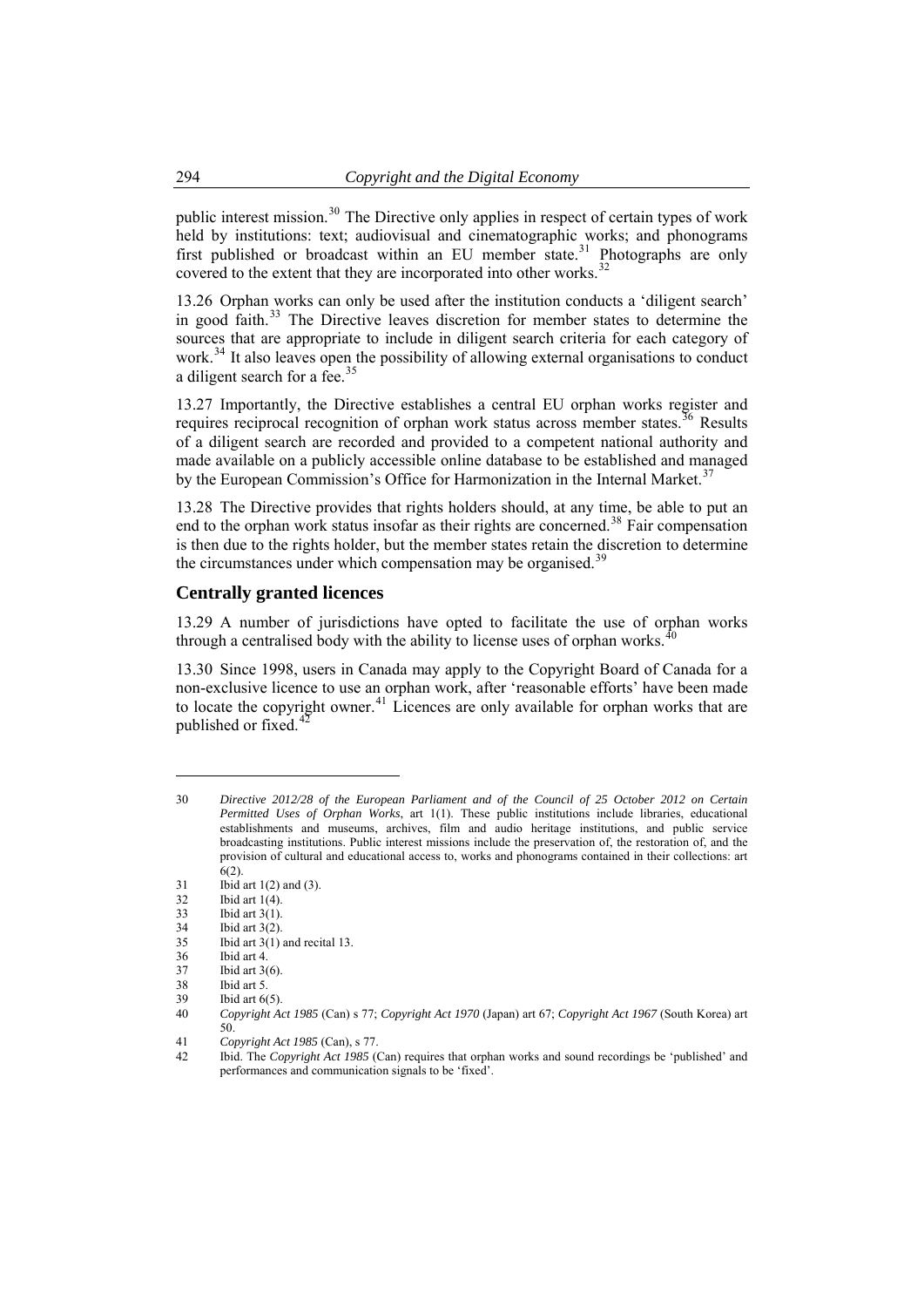<span id="page-6-0"></span>13.31 The Board works closely with the Canadian Copyright Licensing Agency (CCLA) in setting the royalty fee and the terms and conditions of the licence.<sup>[43](#page-6-1)</sup> Royalties collected are held in a fund for five years after the expiration of the licence for collection by the copyright owner.<sup>[44](#page-6-2)</sup> If the royalty is not collected, the Board will allow the CCLA to dispose of the fee to its members as it sees fit.<sup>[45](#page-6-3)</sup> Since it was enacted in 1998, the Board has opened 411 files relating to a total of 12,640 orphan works.<sup>[46](#page-6-4)</sup> Similar systems are in place in Japan, South Korea, and India.<sup>[47](#page-6-5)</sup>

13.32 Centralised licensing is also being pursued in the United Kingdom, where a centralised body will be established to license individual uses, whether commercial or non-commercial, of orphan works subject to a diligent search.

13.33 The independent body will maintain a registry of orphan works, set and levy fees, ensure that diligent searches are undertaken and approve individual cases.<sup>[49](#page-6-7)</sup> It will not validate individual diligent searches. Rather, it would regularly test the quality of searching and the methods through a sampling approach.<sup>[50](#page-6-8)</sup> The estimated cost of setting up such a scheme in the UK is said to be between £2.5m and  $£10.5m<sup>51</sup>$  $£10.5m<sup>51</sup>$  $£10.5m<sup>51</sup>$ 

13.34 The UK Intellectual Property Office argued that the scheme:

should enable the use of orphan works; reduce legal uncertainty for users of orphan works; ensure that rights holders can see what content is being used; and give returning rights holders easy access to any fees that have been paid.<sup>5</sup>

#### **Extended collective licensing**

13.35 Several Nordic countries use extended collective licensing (ECL) schemes that allow users to pay licence fees to a collecting society comprising a 'substantial number' of rights holders of a certain type of works.<sup>[53](#page-6-11)</sup> A feature of ECL schemes is that the collecting societies are authorised by statute to grant licences on behalf of the copyright owner, even where the owner is not a member of the collective.<sup>[54](#page-6-12)</sup> Some rules

 $\overline{a}$ 

<span id="page-6-11"></span><span id="page-6-10"></span><span id="page-6-9"></span><span id="page-6-8"></span>52 Ibid, 3.<br>53 See J

<span id="page-6-1"></span><sup>43</sup> *Copyright Act 1985* (Can) s 77(2).

<span id="page-6-2"></span><sup>44</sup> Ibid s 77(3).

<span id="page-6-3"></span><sup>45</sup> Ibid.

<span id="page-6-4"></span><sup>46</sup> See J de Beer and M Bouchard, *Canada's 'Orphan Works' Regime: Unlocatable Copyright Owners and the Copyright Board* (2009), 31–32.

<span id="page-6-5"></span><sup>47</sup> See *Copyright Act 1970* (Japan) s 67; *Copyright Act 1967* (South Korea) s 47; *Copyright Act 1957* (India) s 31(A).

<span id="page-6-6"></span><sup>48</sup> UK Government, *Government Policy Statement: Consultation on Modernising Copyright* (2012), 8. See *Enterprise and Regulatory Reform Act 2013* (UK) pt 6. A new s 116A will be inserted into the *Copyright, Designs and Patents Act 1988* (UK) that allows the Secretary to approve an independent body to license orphan works.

<span id="page-6-7"></span><sup>49</sup> Intellectual Property Office, *Orphan Works Impact Statement: BIS 1063* (2012).

<sup>50</sup> Ibid, 5.

<sup>51</sup> Ibid, 6. Equivalent to \$3.9m–\$16.3m (at 21 May 2013).

<sup>53</sup> See J Axhamn and L Guibault, *Cross-border Extended Collective Licensing: A Solution to Online Dissemination of Europe's Cultural Heritage?* (2011), prepared for EuropeanaConnect, 25–59 for an outline of extended collective licensing in Nordic Countries.

<span id="page-6-12"></span><sup>54</sup> For example, *The Consolidated Act on Copyright 2010* (Denmark) ss 51(i)–(iii) prescribes that remuneration under an ECL extends to unrepresented right holders who are: not members of the collective; foreign rights holders; and dead authors.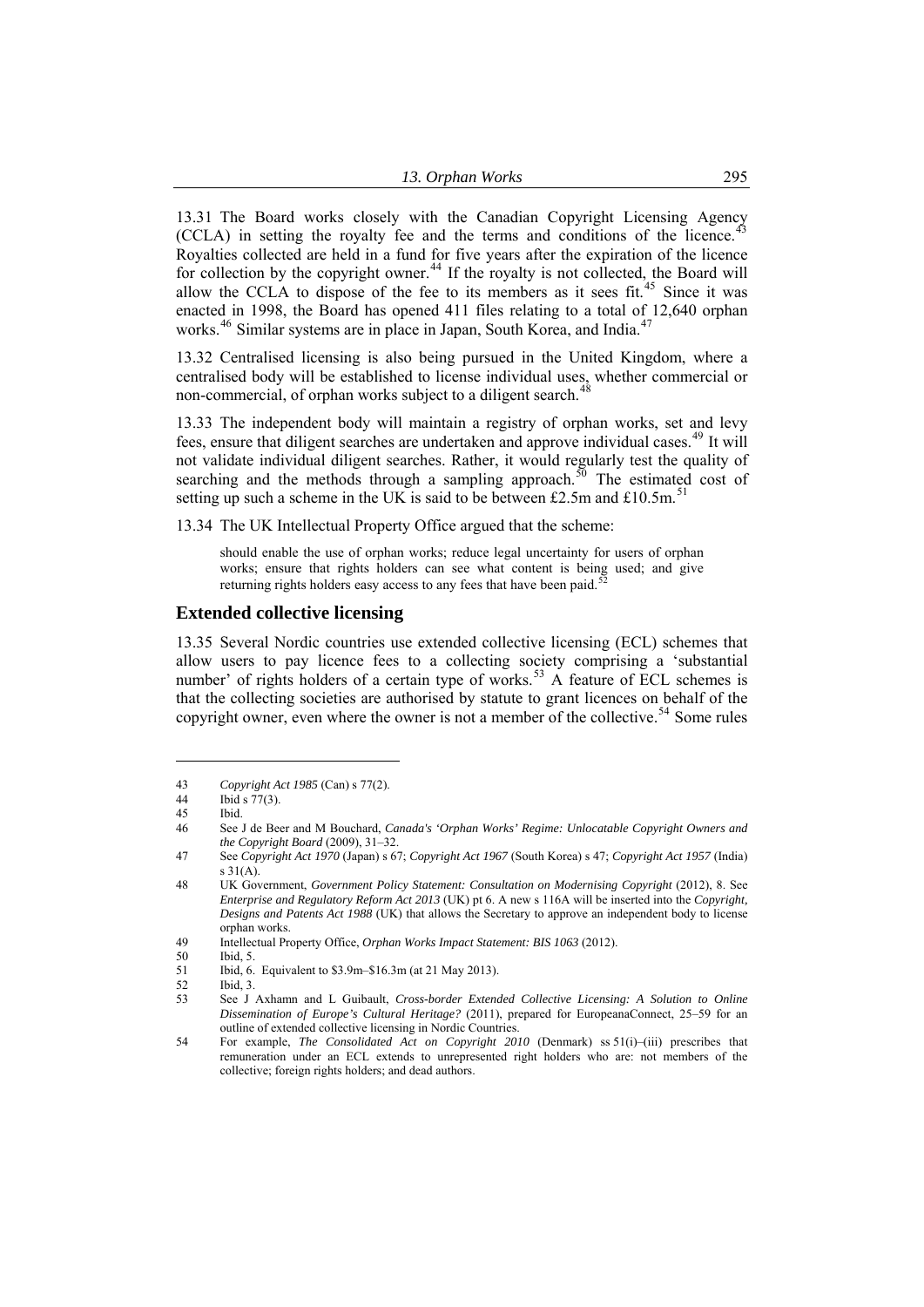allow copyright owners to opt out of the system and instead deal directly with licensees<sup>5</sup>

13.36 Under ECL schemes, a licence is granted for specific purposes and gives users a degree of certainty that their use will not risk infringement. However, to the extent that some owners have opted out, the system does not provide complete certainty to prospective users.

13.37 Reforms in the UK will also provide for voluntary ECL to deal with mass digitisation. This will allow an appointed authorised licensing body, for certain classes of materials, to grant copyright licences to bodies who do not own the copyright material they wish to use. The regulations will provide an opt out provision for the copyright owner.<sup>[56](#page-7-1)</sup>

## **Reform approach**

13.38 In formulating its recommendations in this area, the ALRC has had regard to the framing principles for reform for this Inquiry. In particular, the ALRC considers that reform in this area should have the primary aim of making orphan works more widely available in the digital economy, while at the same time acknowledging and respecting authorship and creation.<sup>[57](#page-7-2)</sup> Maria Pallante, Director of the US Copyright Office has argued:

We seem to have general agreement that in the case of a true orphan work, where there is no copyright owner and therefore no beneficiary of the copyright term, it does not further the objectives of the copyright system to deny use of the work, sometimes for decades. In other words, it is not good policy to protect a copyright when there is no evidence of a copyright owner.<sup>[58](#page-7-3)</sup>

13.39 At the same time, any orphan works solution also needs to ensure that identified copyright holders are adequately compensated. Any solution should also be efficient to minimise any transactions costs and reduce unnecessary burdens on users and in particular, public cultural institutions for whom orphan works are a particular problem.

13.40 Lastly, any solution should be cost-effective and compliant with Australia's international obligations.

## **Centralised or extended collective licensing**

13.41 The ALRC does not recommend that centralised licensing or ECL be pursued in Australia as a solution for orphan works, for the reasons outlined below.

#### *Up-front payment is problematic*

13.42 A key feature of the centralised licensing and ECL models referred to above is to require up-front payment before an orphan work be used. The ALRC considers that

<span id="page-7-0"></span>

<sup>55</sup> For example, *The Consolidated Act on Copyright 2010* (Denmark) ss 24A, 30, 30A, 35, 50.

<span id="page-7-1"></span><sup>56</sup> See Ch 12<br>57 See Ch 2.

<sup>57</sup> See Ch 2.<br>58 M Pallan

<span id="page-7-3"></span><span id="page-7-2"></span><sup>58</sup> M Pallante, 'Orphan Works and Mass Digitisation: Obstacles and Opportunities' (Paper presented at Orphan Works & Mass Digitization: Obstacles & Opportunities Symposium, Berekley, April 12–13).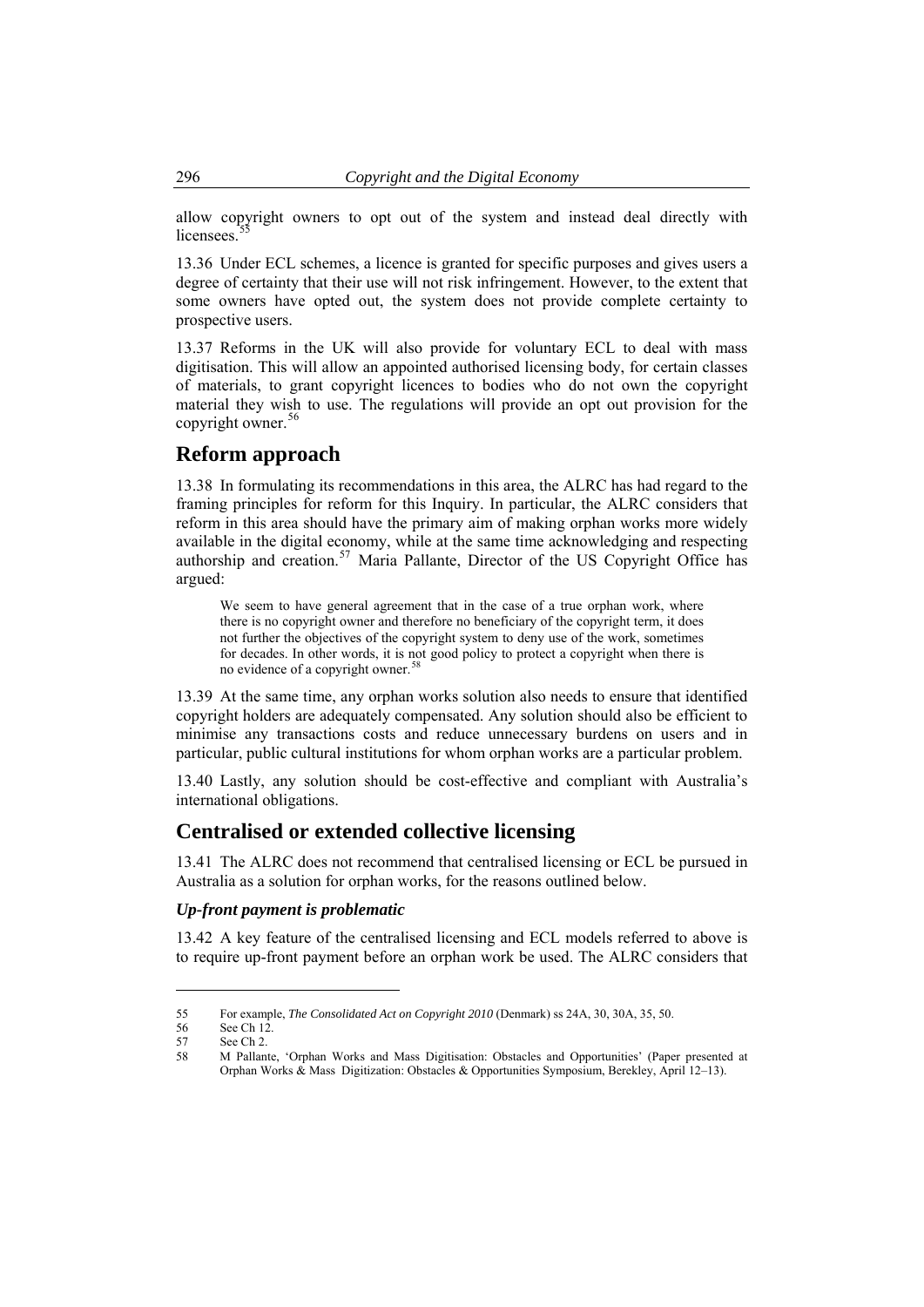it would be inefficient to require up-front payment when there is no guarantee or little likelihood that a copyright holder will appear to claim the money.<sup>59</sup> For example, the CSIRO argued in relation to ECL:

The suggestion that a licence fee would be paid to a collecting society seems strange where the issue is the identity of the recipient. Disbursement of money after a period to members of the collecting society seems unfair to the user of material who may claim to be entitled to a refund or to be obliged simply to agree to pay a reasonable royalty should the correct rights holder be identified.<sup>6</sup>

13.43 Even where the money is held in an escrow account and redistributed to other copyright holders in an ECL scheme, the recipients may have no connection with the orphan work. This is not consistent with copyright's purpose of providing an incentive to create by remunerating the author of a work.

13.44 Secondly, up-front payment may lead to inefficient underpricing or overpricing of licences compared with a reasonable payment that is calculated after the rights holder appears. For example, photographers were opposed to the UK's centralised licensing scheme because the 'de facto standard rate' set by the scheme would make it more difficult for individuals to negotiate higher rates where the quality and nature of their work justifies it. $62$  On the other hand, law and economics scholars have also suggested that setting a fee for orphan works based on market licensing rates for nonorphan works, would most likely lead to overpricing:

Basing royalty on the price that is being paid to non-orphans, or that would have been paid in a hypothetical negotiation between the entrant and the copyright holder, would almost certainly result in a royalty that is too high, as measured by what we want socially. We should expect royalty rates for orphan use to be modest.<sup>6</sup>

13.45 Similarly, the ACCC expressed concerns about collective licensing because collecting societies represent licensors who might otherwise be in competition with one another. This may give rise to 'market power and the likelihood that a collecting society would have both the ability and incentive to exercise that market power (leading to higher licence fees) in its dealings with both its members and potential licensees'.<sup>[64](#page-8-4)</sup>

<sup>59</sup> CAMD, *Submission 236*; State Records NSW, *Submission 160*; National Archives of Australia, *Submission 155*; National Gallery of Victoria, *Submission 142*; Powerhouse Museum, *Submission 137*; Art Gallery of New South Wales (AGNSW), *Submission 111*; H Rundle, *Submission 90*.

<span id="page-8-1"></span><span id="page-8-0"></span><sup>60</sup> CSIRO, *Submission 242*.

<sup>61</sup> See Ch 2.

<span id="page-8-2"></span><sup>62</sup> Ibid. See also Stop43 and others, *Briefing for Members of House of Lords Second Reading Debate Enterprise & Regulatory Reform Bill* (2012). This briefing paper was signed by 70 organisations representing photographers.

<span id="page-8-3"></span><sup>63</sup> R Picker, 'Private Digital Libraries and Orphan Works' (2012) 27 *Berkeley Technology Law Journal*  1259, 1283.

<span id="page-8-4"></span><sup>64</sup> ACCC, *Submission 165*.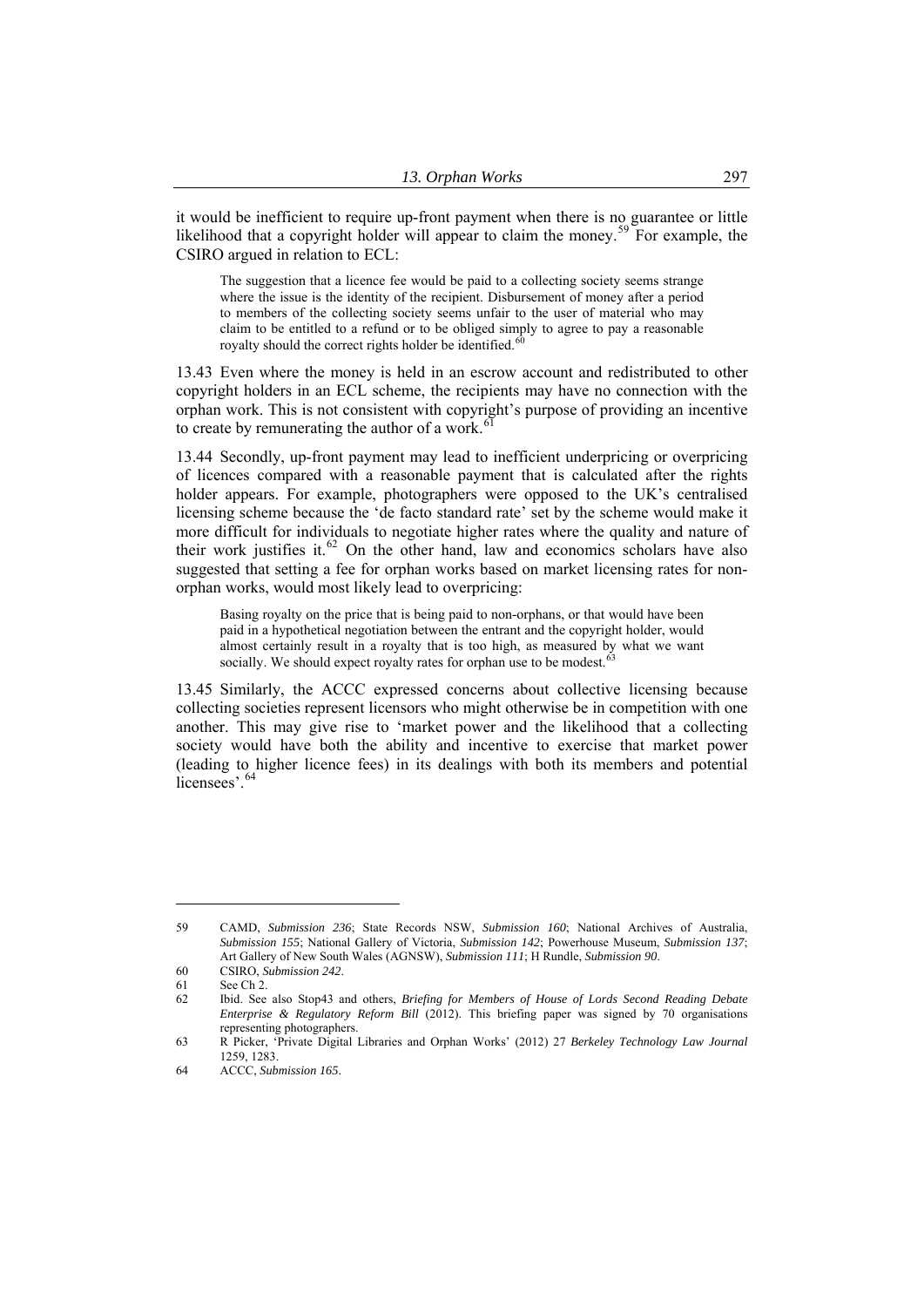#### *Market distortion*

13.46 Some stakeholders submitted that, without up-front payment, the market for other non-orphan works would be harmed.<sup>[65](#page-9-0)</sup> That is, without up-front payment, users would choose orphan works over other copyright works where the user has to pay.<sup>[66](#page-9-1)</sup> Copyright Agency/Viscopy preferred a model under which a licence to use an orphan work could be granted by a collecting society, but only if an 'equally suitable' licensed work was not available. $67$ 

13.47 Such market distortion arguments are unconvincing. It would be very difficult to determine in practice whether one work is 'equally suitable' for another. Most stakeholders took a different view and considered that such a scheme would be inefficient, and would unnecessarily restrict competition.<sup>[68](#page-9-3)</sup> Rather, greater access to orphan works

should be seen as 'increasing competition' and ... the same logic would support measures to limit the public domain or inhibit the voluntary use of free licenses like creative commons or open source software licenses, which would be highly undesirable.<sup>6</sup>

13.48 Some orphan works were never intended to be commercially exploited, such as those donated to the cultural institutions. Professor Jennifer Urban argues that, if a reasonably diligent search has been conducted and the copyright owner cannot be found, there is a high probability that the work has been 'economically abandoned'.<sup>[70](#page-9-5)</sup> In a case where the work can truly be said to be an orphan, there is little difference between it and one in which the copyright holder would allow free use, such as through a creative commons licence. Demand for unconnected works should not be a factor in formulating an orphan works scheme.

13.49 The use of orphan works would not detrimentally affect the incentive to create new works. As Professor Randal Picker argues, it seems unlikely that a prospective author would reason that

I won't write this book now because when my successor copyright holders discover that a book once lost to them is at that point being used by others my successors won't have a remedy against those users.<sup>7</sup>

<span id="page-9-0"></span><sup>65</sup> Copyright Agency, *Submission 727*; Arts Law Centre of Australia, *Submission 706*; MEAA, *Submission 652*.

<span id="page-9-1"></span><sup>66</sup> See, eg, ALPSP, *Submission 199*, arguing that an exception 'would naturally make orphan works more attractive than other copyright works that the same user may have to pay for the use of, photographs being a prime example. This puts other creators at a disadvantage and creates an unfair marketplace.'

<span id="page-9-2"></span><sup>67</sup> Copyright Agency/Viscopy, *Submission 249*.

<span id="page-9-3"></span><sup>68</sup> See, eg, A Katz, *Submission 606* who suggested that the tendency to treat the requirement to seek permission before use as dogma 'impedes simple and effective solutions and leads to the adoption of grand solutions, such as extended collective licensing, that are ineffective at best and harmful at worst'.

<sup>69</sup> R Xavier, *Submission 146*.

<span id="page-9-5"></span><span id="page-9-4"></span><sup>70</sup> J Urban, 'How Fair Use Can Help Solve the Orphan Works Problem' (2012) 27 *Berkeley Technology Law Journal* 1, 18.

<span id="page-9-6"></span><sup>71</sup> R Picker, 'Private Digital Libraries and Orphan Works' (2012) 27 *Berkeley Technology Law Journal*  1259, 1282. Picker argues that a prospective author who expects his work to succeed would track the title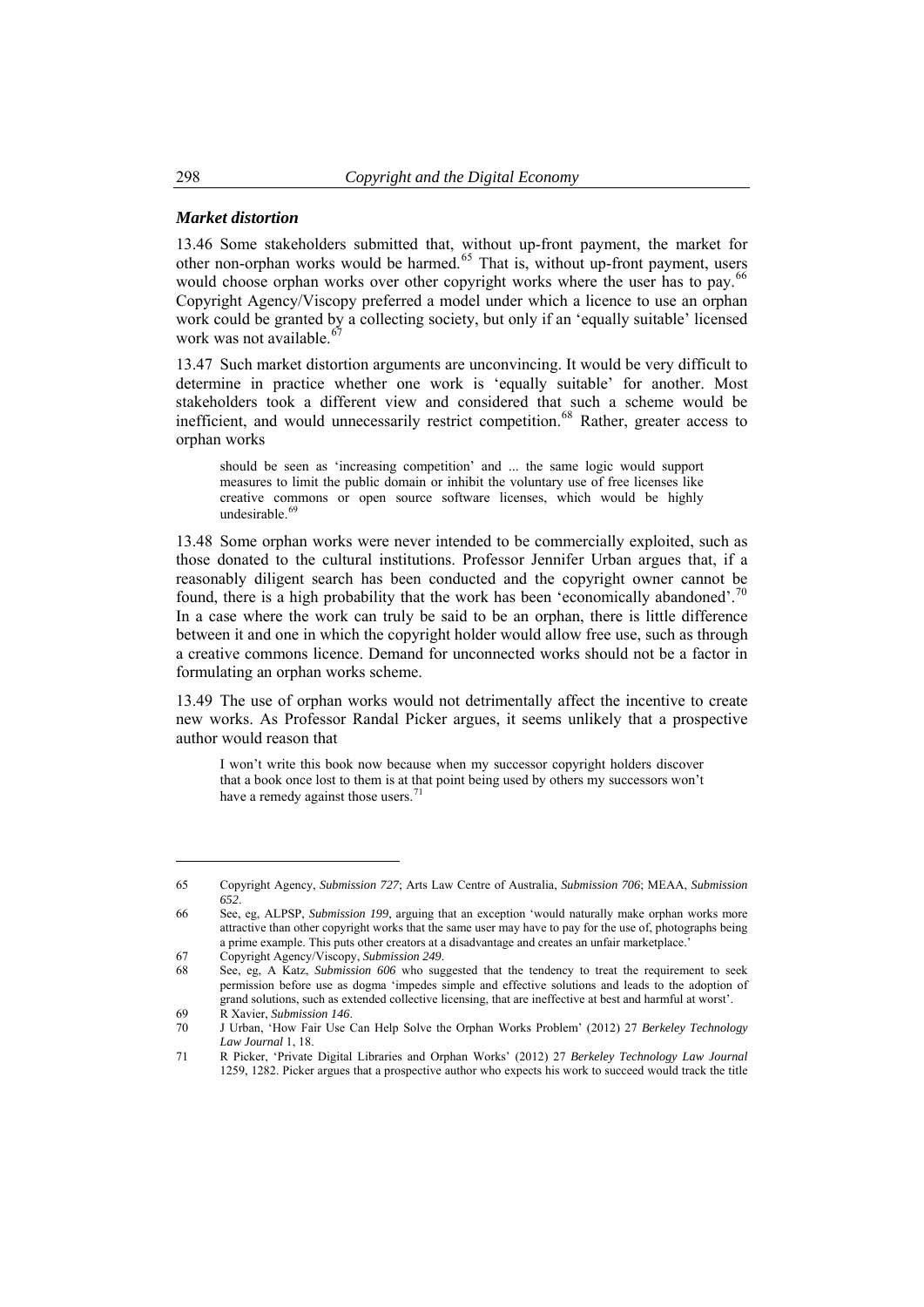13.50 As noted above, the inability to use orphan works means that their beneficial uses are lost to both users and copyright holders. Rather than harming markets, use of an orphan work may, in some instances, reunite copyright owners with their works and thereby revive the market and provide new streams of income.<sup>[72](#page-10-0)</sup> For example, the Small Press Network submitted that republishing orphan works would 'stimulate innovation and new publishing opportunities'.<sup>[73](#page-10-1)</sup>

#### *Inefficient and more expensive?*

13.51 Licences granted through a central body or ECL scheme are often granted for limited duration and, therefore, may not provide sufficient security for cultural institutions that may be seeking long-term security for their collections or are seeking to engage in mass digitisation projects.<sup>[74](#page-10-2)</sup> A study commissioned by the UK Intellectual Property Office to support the implementation of the Hargreaves Review undertook a 'rights clearance simulation' across six different jurisdictions with centralised or ECL schemes and concluded that there was 'no systematic recognition of the need for permanent licences'.<sup>[75](#page-10-3)</sup> The report also noted that licensing tariffs may prevent mass digitisation projects, since 'per item fees initially appearing very low and thus sustainable turn out to render mass digitisation unviable for public and non-profit institutions when scaled up under reasonable assumptions'.<sup>[76](#page-10-4)</sup>

13.52 Stakeholders also suggested that centralised or collective licensing models may suffer from bureaucracy and be more expensive and time-consuming to administer.<sup>7</sup> The University of Sydney submitted that under an ECL scheme:

the administrative burden of negotiating and implementing an ECL will in most circumstances outweigh modest royalties that may be paid for most non-commercial uses that public collections, the academic community and the general public are likely to make of digitised works.<sup>7</sup>

13.53 Similarly, others suggested that the cost of setting up and maintaining a centralised body would outweigh any benefits in terms of minimal payments to rights holders. For example, the UK Intellectual Property Office estimates that substantial

for future uses. Orphan works are classes of works that are insufficiently successful to warrant tracking and we would 'expect those rights to go for very little'.

<span id="page-10-0"></span><sup>72</sup> CAMD, *Submission 719* suggested that there would be a far 'greater chance to find copyright holders if these items were included on the websites of cultural institutions which regularly log tens of millions of visits per year. See also Pirate Party Australia, *Submission 689*.

<sup>73</sup> Small Press Network, *Submission 221*.

<span id="page-10-2"></span><span id="page-10-1"></span><sup>74</sup> R Hansen et al, 'Solving the Orphan Works Problem for the United States' 37(1) *Columbia Journal of Law & the Arts* 1, 41.

<span id="page-10-3"></span><sup>75</sup> M Favale et al, *Copyright, and the Regulation of Orphan Works: A Comparative Review of Seven Jurisdictions and a Rights Clearance Simulation* (2013), prepared for the Intellectual Property Office, 86. The rights clearance exercise asked representatives from rights clearance authorities in Canada, Denmark, France, Hungary, India and Japan to provide a licence fee for six scenarios that are likely to occur in reality, ranging from small online resources to mass digitisation projects.

<sup>76</sup> Ibid, 4.

<span id="page-10-5"></span><span id="page-10-4"></span><sup>77</sup> Copyright Advisory Group—Schools, *Submission 231*; ADA and ALCC, *Submission 213*; ABC, *Submission 210*.

<span id="page-10-6"></span><sup>78</sup> University of Sydney, *Submission 815*.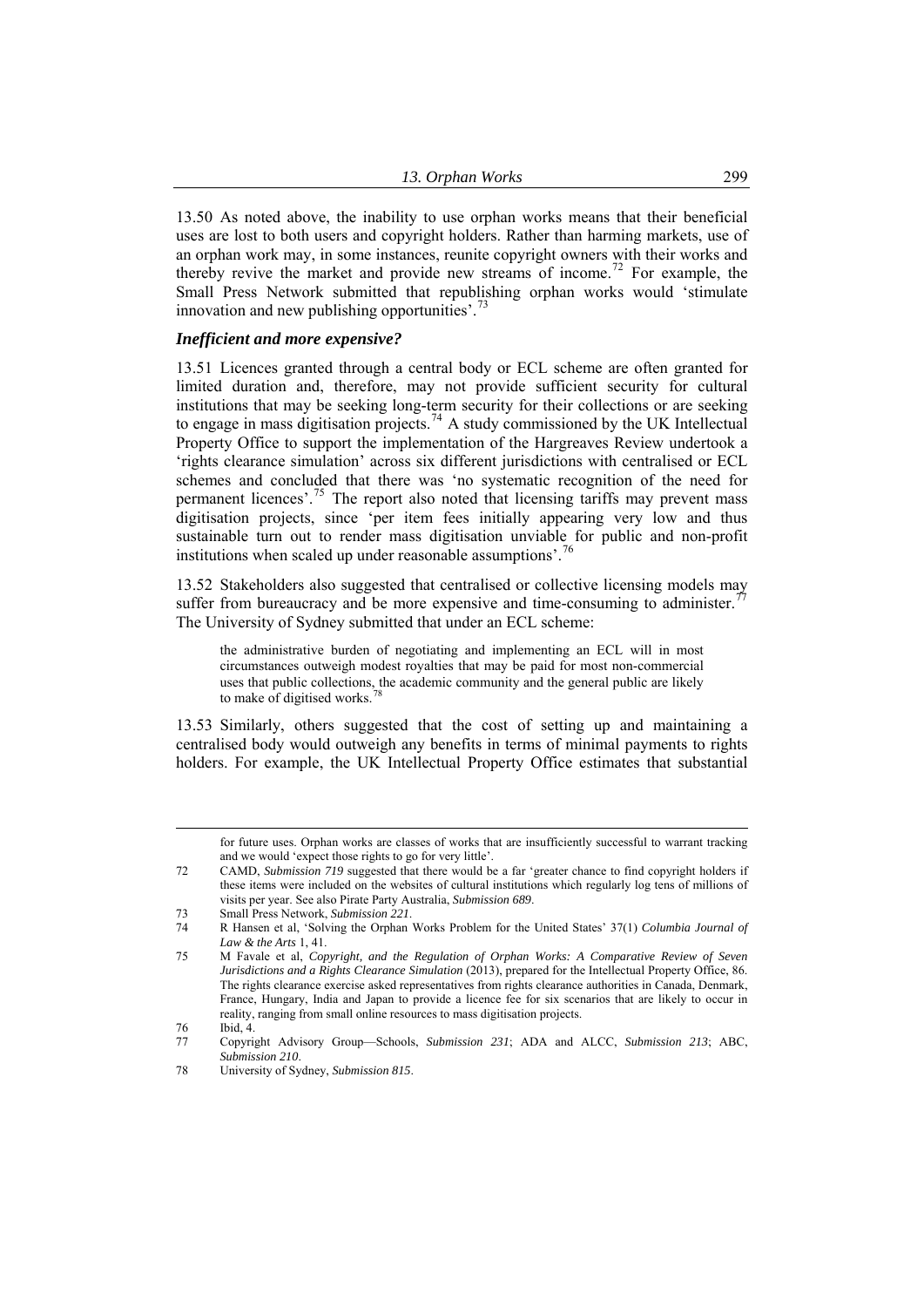<span id="page-11-0"></span>costs will be required in setting up its centralised system.79 Commentators have also criticised the Canadian system as being an expensive and lengthy process, for which only a small number of licences have been granted over a long period of time.<sup>80</sup> Some stakeholders noted that they had strong networks with copyright owners and that it would be more efficient to maintain such relationships and settle any fees when an owner appears.<sup>81</sup>

13.54 Academics have also argued that ECL schemes are inefficient because they do not reduce the transaction cost of conducting a diligent search, but merely transfer the obligation to a collecting society which has to conduct the search at a later time when it is seeking to distribute funds.<sup>[82](#page-11-1)</sup> Concerns have also been raised about how ECL schemes might operate in practice. For example, the AGD Orphan Works Review cautioned that conferring the rights of orphan works owners on collection societies and other representative bodies may 'prioritise corporate advantages ahead of author and user interests' [83](#page-11-2)

### **Fair use**

 $\overline{a}$ 

13.55 Some uses of orphan works can be expected to constitute fair use. Where use of an orphan work is for an illustrative purpose such as 'quotation', 'research and study', 'reporting the news', 'criticism and review' and 'libraries and archives', it is more likely to be fair.

13.56 The ALRC expects that fair use would be particularly helpful to cultural institutions that are digitising or making available access to orphan works for noncommercial purposes, such as research or study. Cultural institutions suggested that they would be more confident relying on a fair use exception, rather than the exception under s 200AB when using orphan works. $84$  For example, the NLA considered that fair use 'will provide workable solutions to many issues of providing access to orphan works'.<sup>8</sup>

<sup>79</sup> Intellectual Property Office, *Final Impact Statement: Orphan Works* (2012), 2 suggesting that it would cost £2.5m to establish a register or database of licensed orphan works and £10m to establish a new body with that could determine whether orphan works could be used under licence; and £0.5–1.8 pa to operate the new authorising body.

<sup>80</sup> See D Khong, 'Orphan Works, Abandonware and the Missing Market for Copyrighted Goods' 15 *International Journal of Law and Information Technology* 54, 75; J de Beer and M Bouchard, *Canada's 'Orphan Works' Regime: Unlocatable Copyright Owners and the Copyright Board* (2009) noting that between 1988 and 2009 only 441 applications were filed in relation to 12,640 orphan works, and only 230 licences were granted.

<span id="page-11-1"></span><sup>81</sup> ADA and ALCC, *Submission 586*; National Gallery of Victoria, *Submission 142*.

<sup>82</sup> R Hansen et al, 'Solving the Orphan Works Problem for the United States' 37(1) *Columbia Journal of Law & the Arts* 1 (2013), 47–48.

<span id="page-11-2"></span><sup>83</sup> Australian Government Attorney-General's Department, *Works of Untraceable Copyright Ownership— Orphan Works: Balancing the Rights of Owners with Access to Works* (2012).

<span id="page-11-3"></span><sup>84</sup> NFSA, *Submission 750*; NSW Government and Art Gallery of NSW, *Submission 740*; National Library of Australia, *Submission 704*; ADA and ALCC, *Submission 586*. See also Ch 12.

<span id="page-11-4"></span><sup>85</sup> National Library of Australia, *Submission 704*.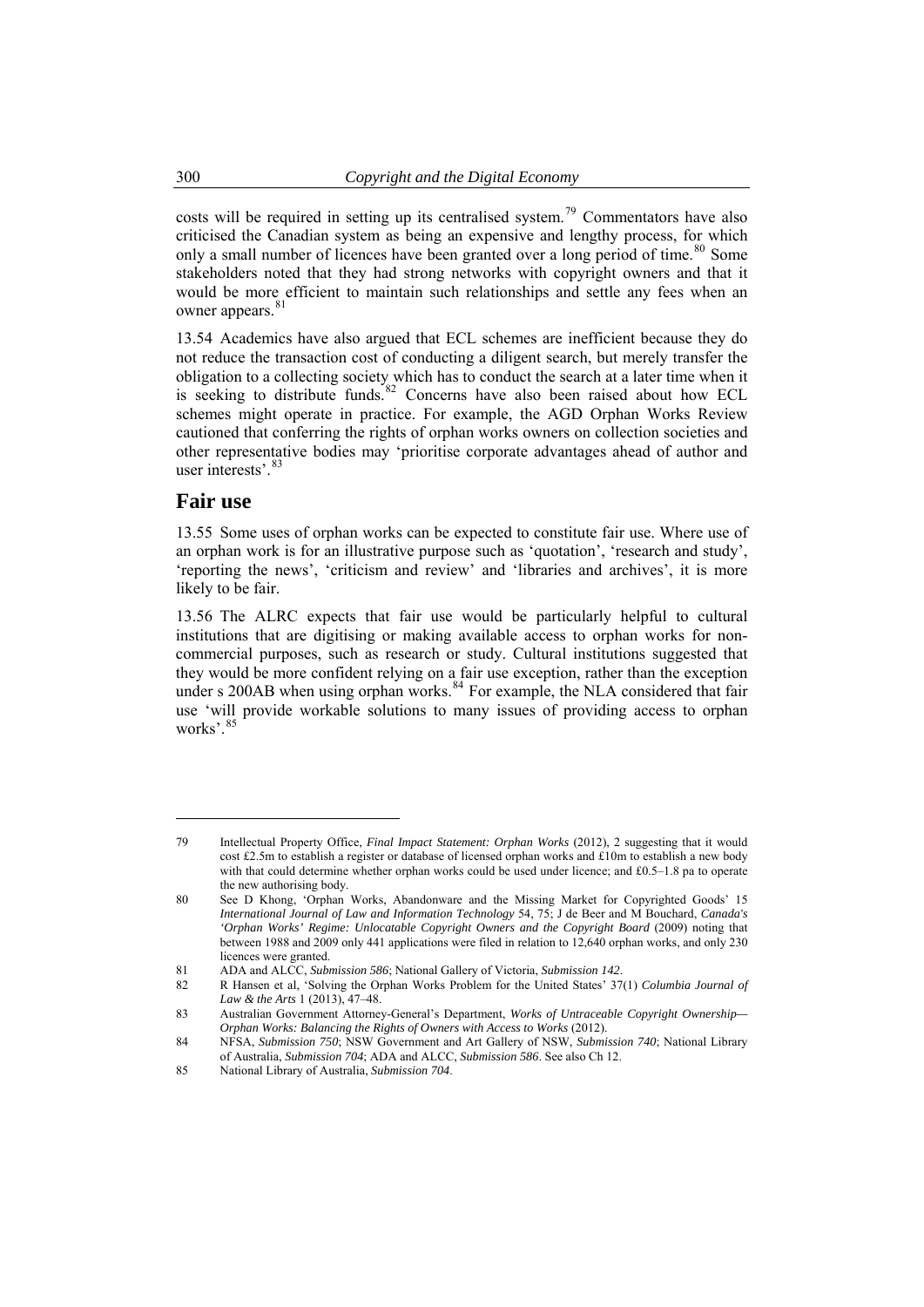13.57 Submissions to the current US Copyright Office's Inquiry show that cultural institutions are comfortable relying on fair use to facilitate uses of orphan works. For example, the Library Copyright Alliance stated:

We are convinced that libraries no longer need legislative reform in order to make appropriate uses of orphan works. However, we understand that other communities may not feel comfortable relying on fair use and may find merit in an approach based on limiting remedies if the user performed a reasonably diligent search for the copyright owner prior to use.<sup>[86](#page-12-0)</sup>

13.58 The confidence displayed by US cultural institutions may have resulted from a number of best practice guidelines. For example, the American Library Association and Association of Research Libraries submitted to the ALRC Inquiry that US libraries 'have gained increasing comfort' in relying on fair use because of the development of Codes of Best Practice and other education provided through library associations.<sup>[87](#page-12-1)</sup> Similar guidelines could be developed in Australia in relation to orphan works and in particular, around the diligent search criteria.<sup>[88](#page-12-2)</sup>

13.59 However, a use of an orphan work will not always be fair. Whether or not a use is fair must be assessed in accordance with the fairness factors.

13.60 *The purpose and character of the use*. Uses of orphan works for one of the illustrative purposes of fair use, such as 'quotation' or 'library or archive use' are more likely to be fair. The extent to which use of an orphan work is 'transformative' will also be highly relevant.<sup>[89](#page-12-3)</sup> Commercial uses of orphan works are less likely to be fair; however, this is by no means determinative. US case law illustrates that the commercial use must be weighed against other factors, including whether the use is transformative or harms the market of the rights holder.<sup>9</sup>

13.61 *The nature of the copyright material used*. US case law suggests that it is easier to argue fair use in relation to works that have been published, rather than those that remain unpublished.<sup>[91](#page-12-5)</sup> US courts have also considered that whether the work was 'out of print' or unavailable on the market is an important factor.<sup>[92](#page-12-6)</sup> Use of a work that is out of print or unavailable for purchase through normal channels is unlikely to harm any

<span id="page-12-0"></span><sup>86</sup> Library Copyright Alliance, *Comments of the Library Copyright Alliance in Response to the Copyright Office's Notice of Inquiry Concerning Orphan Works and Mass Digitisation* (2013), 7.

<sup>87</sup> American Library Association and Association of Research Libraries, *Submission 703*.

<span id="page-12-1"></span><sup>88</sup> Stakeholders have expressed a willingness to do this. See, eg, NFSA, *Submission 750*.

<span id="page-12-3"></span><span id="page-12-2"></span><sup>89</sup> See, eg, *The Authors Guild Inc v HathiTrust*, WL 4808939 (SDNY, 2012).

<span id="page-12-4"></span><sup>90</sup> *Sony Corp of America v Universal City Studios, Inc* (1984) 464 US 417; *Campbell v Acuff-Rose Music Inc* (1994) 510 US 569.

<span id="page-12-5"></span><sup>91</sup> B Beebe, 'An Empirical Study of US Copyright Fair Use Opinions, 1978–2005' (2008) 156 *University of Pennsylvania Law Review* 549, 614–615. In *Harper & Row Publishers, Inc v Nation Enterprises* (1985) 471 US 539, 564 O'Connor J considered that 'under ordinary circumstances, the author's right to control the first appearance of his undisseminated expression will outweigh a claim of fair use'. This line of reasoning was followed until s 107 was inserted into the Act in 1991, providing that 'the fact that a work is unpublished shall not, of itself, bar a finding of fair use if such a finding is made upon consideration of all the above factors'.

<span id="page-12-6"></span><sup>92</sup> *Harper & Row Publishers, Inc v Nation Enterprises* (1985) 471 US 539, 553 ('If the work is "out of print" and unavailable for purchase through normal channels, the user may have more justification for reproducing it.').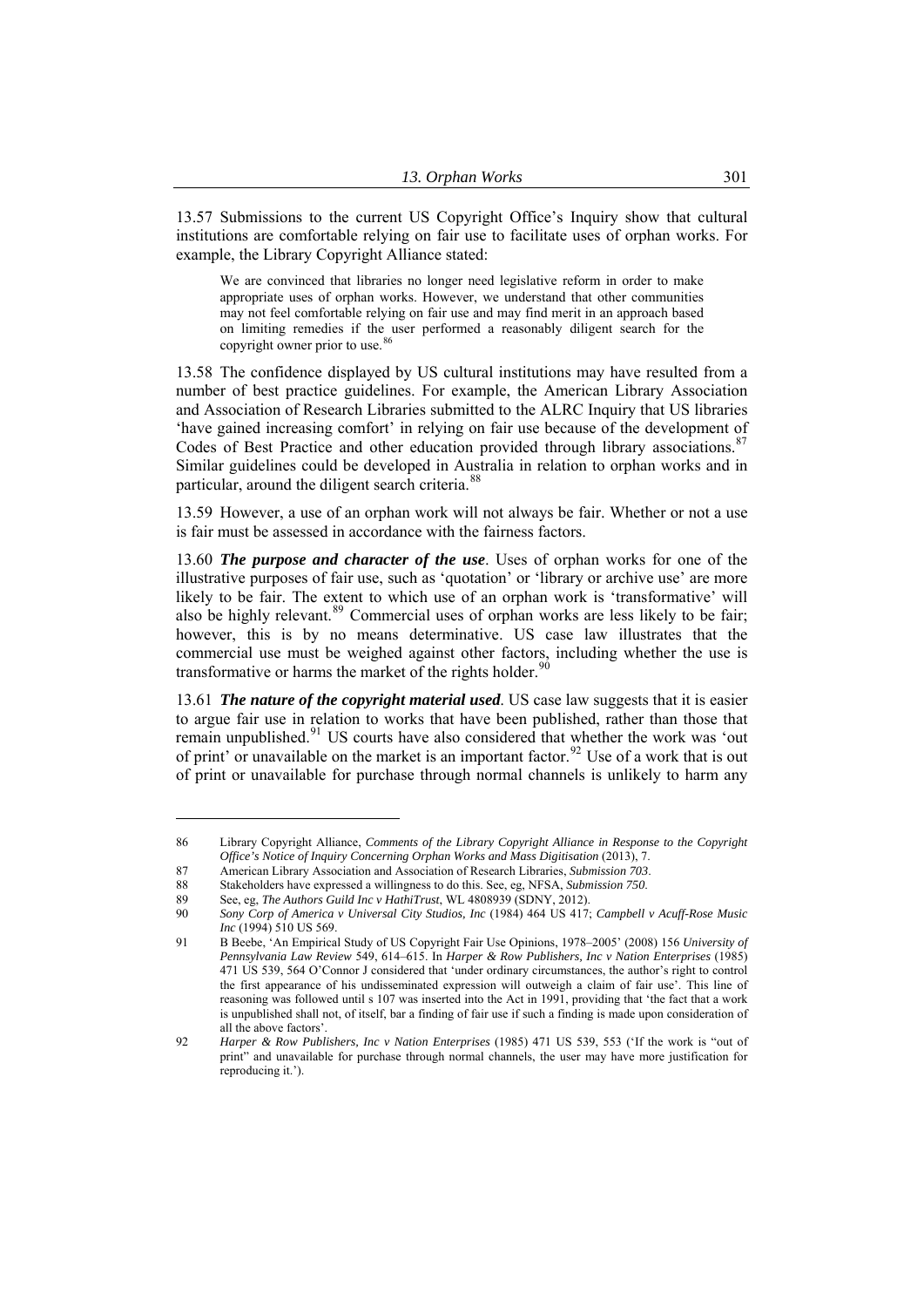<span id="page-13-0"></span>market.<sup>93</sup> The extent to which an orphan work is factual or creative will also be important. Use of works which are highly factual, or those that were created without the intention of commercial exploitation—such as government or archival records or old war diaries—are more likely to be fair.<sup>9</sup>

13.62 *The amount and substantiality of the part used.* The influence of the amount and substantiality factor will sometimes depend on the purpose and character of the use. Fair use case law in the US makes it clear that reproduction of a whole of a work can, depending on the circumstances, amount to fair use.<sup>[95](#page-13-1)</sup>

13.63 *Effect of the use upon the market.* The effect, if any, on the relevant market or markets for the orphan work will be a relevant factor. When considering this factor, the relevant markets are 'traditional, reasonable or likely to be developed' markets. If a use fills a 'market niche' that the rights holder 'simply had no interest in occupying',  $96$ then the fourth factor may not disfavour fair use. Professor Jennifer Urban has argued that orphan works represent a complete market failure, as there is no owner with whom to transact. Where one party to the transaction is missing, no market can arise for which there would be a negative effect.  $97$ 

### **Limitation on remedies**

13.64 While guidelines may provide some certainty, users relying on fair use may still run the risk of the use being judged not to be fair. There may also be instances where a user may determine that use of an orphan works is unlikely to be fair. The risk of damages or injunctive relief may therefore discourage users from making socially productive uses of orphan works.

13.65 To overcome this, the *Copyright Act* should be amended to provide for a limitation on remedies following a diligent search. This proposal received strong stakeholder support, with many suggesting that the approach adopted by the US Copyright Office be followed.<sup>[98](#page-13-4)</sup>

13.66 The ALRC also considers that limiting remedies will provide some measure of certainty to users beyond fair use. The importance of adequately compensating rights holders could be recognised, for example, if remedies were limited to 'reasonable

<sup>93</sup> W Patry, *Patry on Fair Use* (2012), 445.

<sup>94 &#</sup>x27;The law generally recognises a greater need to disseminate factual works than works of fiction or fantasy': *Harper & Row Publishers, Inc v Nation Enterprises* (1985) 471 US 539, 563.

<sup>95</sup> *The Authors Guild Inc v HathiTrust*, WL 4808939 (SDNY, 2012).

<span id="page-13-2"></span><span id="page-13-1"></span><sup>96</sup> *Princeton University Press v Michigan Document Services, Inc*, 99 F 3d 1381 (6th Cir, 1996) (citations omitted).

<span id="page-13-3"></span><sup>97</sup> J Urban, 'How Fair Use Can Help Solve the Orphan Works Problem' (2012) 27 *Berkeley Technology Law Journal* 1, 25.

<span id="page-13-4"></span><sup>98</sup> University of Sydney, *Submission 815*; ABC, *Submission 775*; CSIRO, *Submission 774*; Universities Australia, *Submission 754*; Internet Industry Association, *Submission 744*; Arts Law Centre of Australia, *Submission 706*; Pirate Party Australia, *Submission 689*; Association of American Publishers, *Submission 611*; Google, *Submission 600*; National & State Libraries Australasia, *Submission 588*; ADA and ALCC, *Submission 586*; Motion Picture Association of America Inc, *Submission 573*; SBS, *Submission 556*; Free TV Australia, *Submission 270*. The Australian Film/TV Bodies, *Submission 739* did not oppose the ALRC's proposals.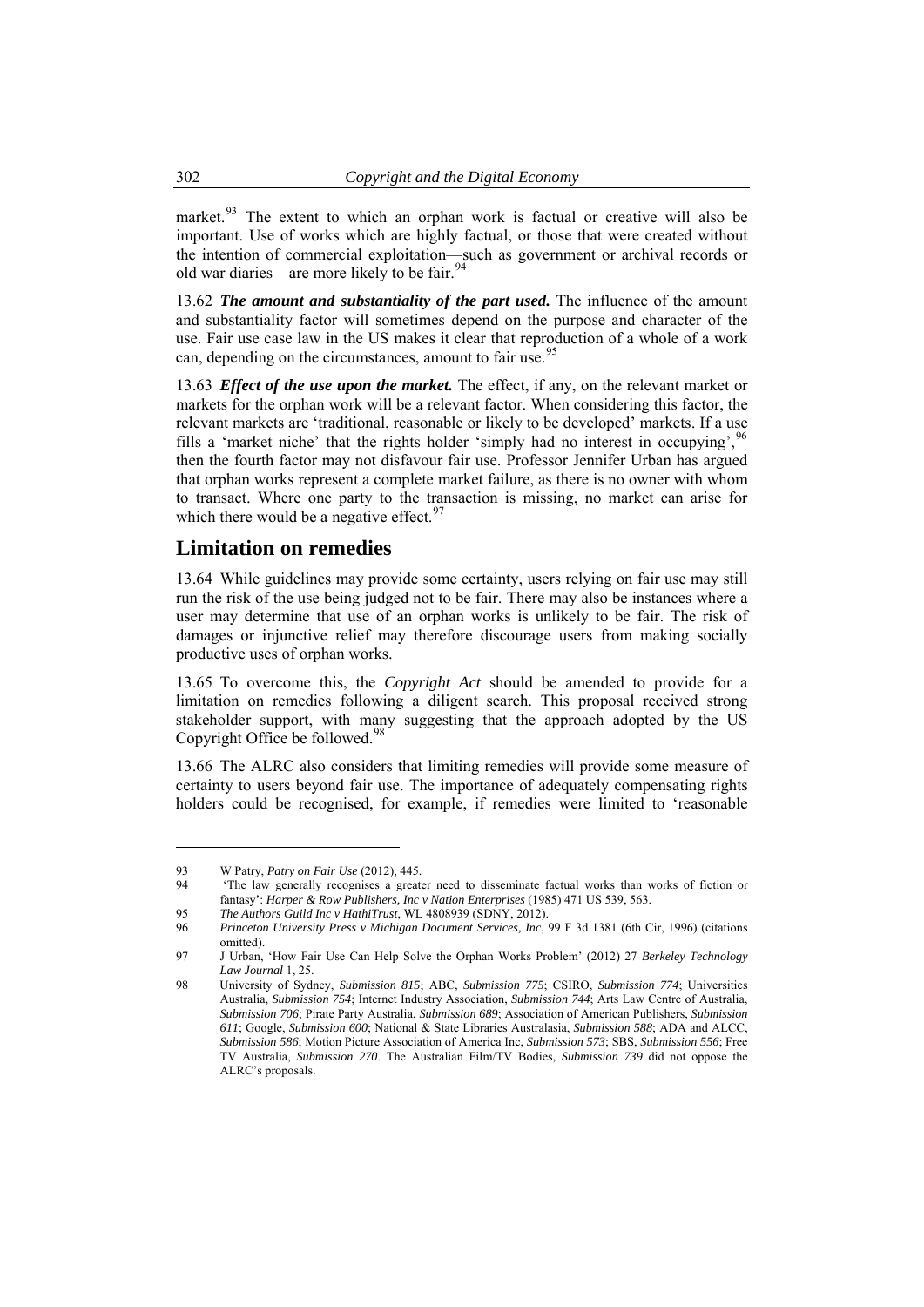<span id="page-14-0"></span>compensation'. The ALRC appreciates that, unlike the US, the Australian system does not have statutory damages. However, the *Copyright Act* does permit the award of additional damages that may deter users from using an orphan work.<sup>99</sup>

13.67 The introduction of a limitation on remedies would not be new in Australian copyright law. Section 115(3) already provides that, in an action for infringement a plaintiff is not entitled to any damages, if it is established that 'at the time of infringement, the defendant was not aware, and had no reasonable grounds for suspecting, the act constituting the infringement was an infringement of copyright'.<sup>[100](#page-14-1)</sup>

#### **A reasonably diligent search**

13.68 The first step in the ALRC's model requires a user to conduct a reasonably diligent search for the copyright holder. This recognises that the optimal outcome is to bring owners and users together to facilitate licensing of works. As noted below, diligent search criteria may also encourage the development and use of technological tools such as registries and databases. These may have flow-on benefits of reducing the amount of orphan works and helping facilitate efficient licensing in the digital environment.

13.69 The person or entity conducting the diligent search would be expected to keep records of the search.<sup>[101](#page-14-2)</sup> Robert Xavier submitted that it is 'reasonable to require records to be kept of attempts made to discover the holder of copyright before a work is treated as orphaned'.<sup>[102](#page-14-3)</sup> Professor Jock Given suggested libraries could 'include information about the copyright status of works in their catalogue records, including information about any diligent search already conducted'.<sup>[103](#page-14-4)</sup>

13.70 Given that orphan works cover the spectrum of copyright material, each with different challenges in terms of locating a copyright owner, it would not be appropriate for legislation to set a standard for a reasonably diligent search for all or many of these circumstances. The ALRC expects that guidelines, protocols and search technologies will continue to evolve and change. What constitutes a 'reasonably diligent search' in 2013 may not be so in 2023.

13.71 Instead, the *Copyright Act* should provide for a number of factors that can guide users and courts to determine whether a reasonably diligent search was conducted on a case-by-case basis. These factors would be flexible, but precise enough to ensure that users consider the circumstances of the case and make use of the most appropriate technologies and tools available to search for the copyright holder. The balance of factors may mean that a reasonably diligent search will, as circumstances dictate, range from a limited search to an extraordinary one.

<sup>99</sup> *Copyright Act 1968* (Cth) s 115(4).

<span id="page-14-2"></span><span id="page-14-1"></span><sup>100</sup> Ibid s 115(3).

<sup>101</sup> IASTMP, *Submission 200*; NSW Young Lawyers, *Submission 195*; J Given, *Submission 185*; R Xavier, *Submission 146*. 102 R Xavier, *Submission 146*.

<span id="page-14-4"></span><span id="page-14-3"></span><sup>103</sup> J Given, *Submission 185*.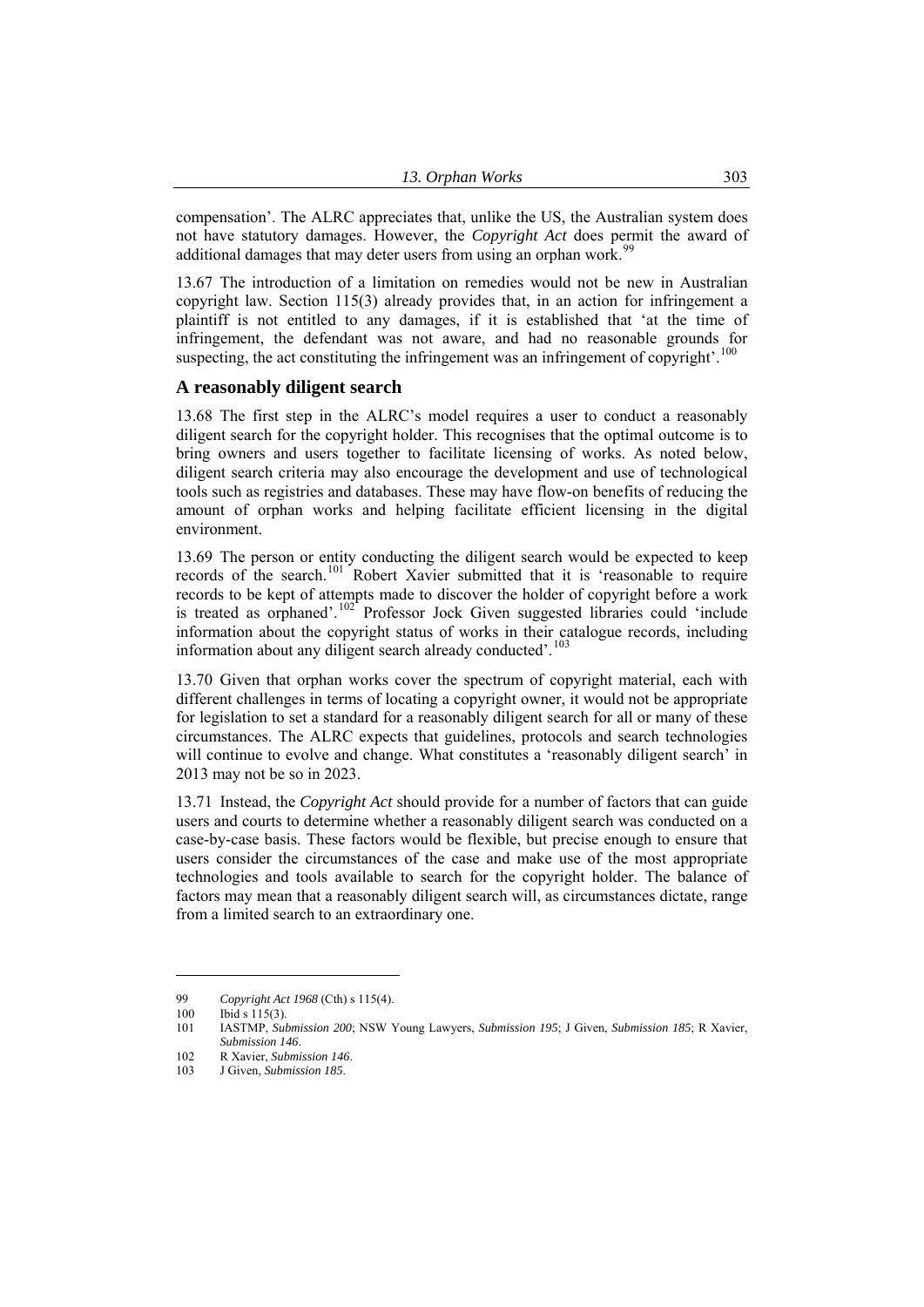#### *The nature of the copyright material*

13.72 The nature of the copyright material—including the age, type of work and amount of identifying information are all relevant factors in what may constitute a diligent search. Stakeholders suggested that searches would almost certainly be fruitless in relation to certain types of material for which there is no identifying information.<sup>[104](#page-15-0)</sup> The age of a work may come into consideration as the identifying information may no longer be relevant. For example, the National Film and Sound Archive suggested in relation to Australian audiovisual material, that since the turn of the century Australian media production has been 'characterised by short-lived companies, mergers, and takeover', making it difficult to track down rights owners.<sup>[105](#page-15-1)</sup> Similarly, the CAARA suggested that the age of the material and the lack of clear transmission of ownership are particularly relevant to archival records.<sup>[106](#page-15-2)</sup> These factors may suggest that a limited search is appropriate in some circumstances.

13.73 On the other hand, a recent work would more likely contain identifying information, on the basis of which a user would be expected to conduct a more thorough search. Professor Jock Given submitted that the 'effort required should be greater where the work is recent, or created for professional purposes or proposed to be used in ways that are hard to revoke'. $107$ 

13.74 The US Copyright Office's *Report on Orphan Works* suggested that, whether the use is commercial or non-commercial and how prominently the work figures in the activity of the user, should be a consideration. For example:

If a work is to play a prominent role in the user's activity, then more effort to find the owner should be required. Similarly, more effort should be required where the use is commercial as opposed to non-commercial. Also, the more broadly the work is disseminated, the more effort to locate the owner should be required, even where the user is a non-commercial entity.<sup>[108](#page-15-4)</sup>

#### *How and by whom the search was conducted*

13.75 There seems no reason why collecting societies or others should not be able to perform diligent searches on behalf of a user. However, the *Copyright Act* should not provide that only some organisations may perform such searches, or that users are required to have their searches validated.<sup>[109](#page-15-5)</sup> Such monopolies are less likely to be efficient and innovative.

<span id="page-15-0"></span><sup>104</sup> For example, the National Archives of Australia suggested that a diligent search should not be required for a letter to government that is 50 years old and with no address for the author where it is reasonable to conclude that such a person would not be able to be located: National Archives of Australia, *Submission 595*. See also, NSW Government and Art Gallery of NSW, *Submission 740*.

<span id="page-15-1"></span><sup>105</sup> NFSA, *Submission 750*.

<span id="page-15-2"></span><sup>106</sup> CAARA, *Submission 662*.

<sup>107</sup> J Given, *Submission 185*.

<span id="page-15-4"></span><span id="page-15-3"></span><sup>108</sup> United States Copyright Office, *Report on Orphan Works* (2006), 107.

<span id="page-15-5"></span><sup>109</sup> CSIRO, *Submission 242*.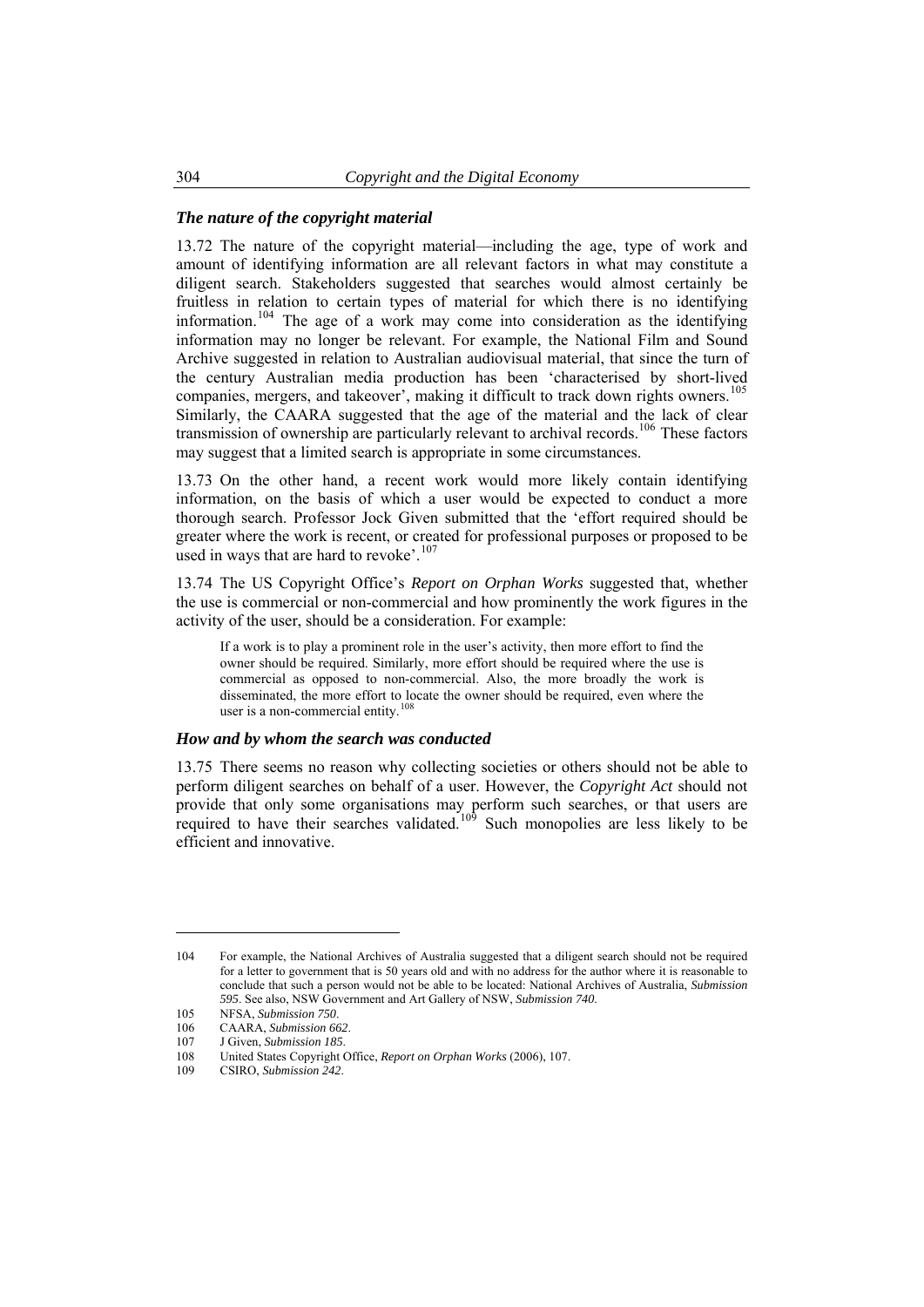#### <span id="page-16-0"></span>*Guidelines, protocols databases and registers*

13.76 Guidelines could direct users to publicly available registers and databases that they might be expected to consult in conducting a reasonably diligent search.<sup>[110](#page-16-1)</sup> Freely available registers and databases exist worldwide and they are becoming more prevalent and robust.<sup>[111](#page-16-2)</sup> SBS suggested that 'reference to industry standards may alleviate concerns that may be specific to particular creative industries<sup>5</sup>.<sup>[112](#page-16-3)</sup>

13.77 Guidelines have already been developed in some sectors. For example, a position statement on orphan works by a consortium of international publishers outlines what they consider to be a diligent search for copyright owners in relation to scholarly material.<sup>[113](#page-16-4)</sup> The position paper suggests that if a user conducts a reasonably diligent search as outlined, the user will be entitled to a 'safe harbour protection'.<sup>[114](#page-16-5)</sup> In Australia, National and State Libraries Australasia have produced a position statement on 'reasonable search on orphan works'.[115](#page-16-6) Stakeholders expressed a willingness to cooperate and create such guidelines.<sup>[116](#page-16-7)</sup>

13.78 On a wider scale, the European Union's Orphan Works Directive allows member states to determine the criteria for a diligent search, but suggests that it shall include at least 'relevant sources listed in the Annex'.<sup>[117](#page-16-8)</sup> The Annex provides a list sources or different types of works that a user would be expected to consult in performing a diligent search. $118$ 

#### **Attribution**

 $\overline{a}$ 

13.79 Stakeholders suggested that when using orphan works, a user should, as far as possible attribute the work to the author.<sup>[119](#page-16-10)</sup> The primary reason for this requirement is to increase the likelihood that copyright owners will be alerted to the fact that their work is being used. A user who has conducted a reasonably diligent search would likely have developed material that could be used in the attribution.<sup>[120](#page-16-11)</sup> For example, the

<span id="page-16-1"></span><sup>110</sup> See, eg, NFSA, *Submission 750*; CAMD, *Submission 719*; K Bowrey, *Submission 554*; Museum Victoria, *Submission 522*; SBS, *Submission 237*; J Given, *Submission 185*.

<span id="page-16-2"></span><sup>111</sup> Examples pointed out by stakeholders include the Global Repertoire Database; ARROW (the Accessible Registries of Rights Information and Orphan Works); PLUS Registry and the Linked Content Coalition.

<span id="page-16-3"></span><sup>112</sup> SBS, *Submission 237*.

<span id="page-16-4"></span><sup>113</sup> International Association of Scientific Technical and Medical Publishers and others, *Safe Harbour Provisions for the Use of Orphan Works for Scientific, Technical and Medical Literature* (2013).

<span id="page-16-5"></span><sup>114</sup> Ibid. The document states that where the publisher identifies the use of a work as an 'orphan work', the publisher agrees to waive, if a diligent search has been conducted, any claim or entitlement to all fees or damages, including statutory, punitive, exemplary or other special or general damages (other than a reasonable royalty).

<span id="page-16-6"></span><sup>115</sup> National and State Libraries Australasia, *Position Statement on Reasonable Search for Orphan Works*  $(2011)$ 

<span id="page-16-8"></span><span id="page-16-7"></span><sup>116</sup> See, eg, NFSA, *Submission 750*; Pearson Australia/Penguin, *Submission 220*.

<sup>117</sup> *Directive 2012/28 of the European Parliament and of the Council of 25 October 2012 on Certain Permitted Uses of Orphan Works*, art 3(2) and Annex.

<span id="page-16-9"></span><sup>118</sup> The Annex provides guidance in relation to published books, newspapers, magazines, journals and periodicals; visual works; and audiovisual works and phonograms.

<span id="page-16-10"></span><sup>119</sup> ARIA, *Submission 241*; ADA and ALCC, *Submission 213*; Australian Society of Archivists Inc, *Submission 156*.

<span id="page-16-11"></span><sup>120</sup> United States Copyright Office, *Report on Orphan Works* (2006), 111.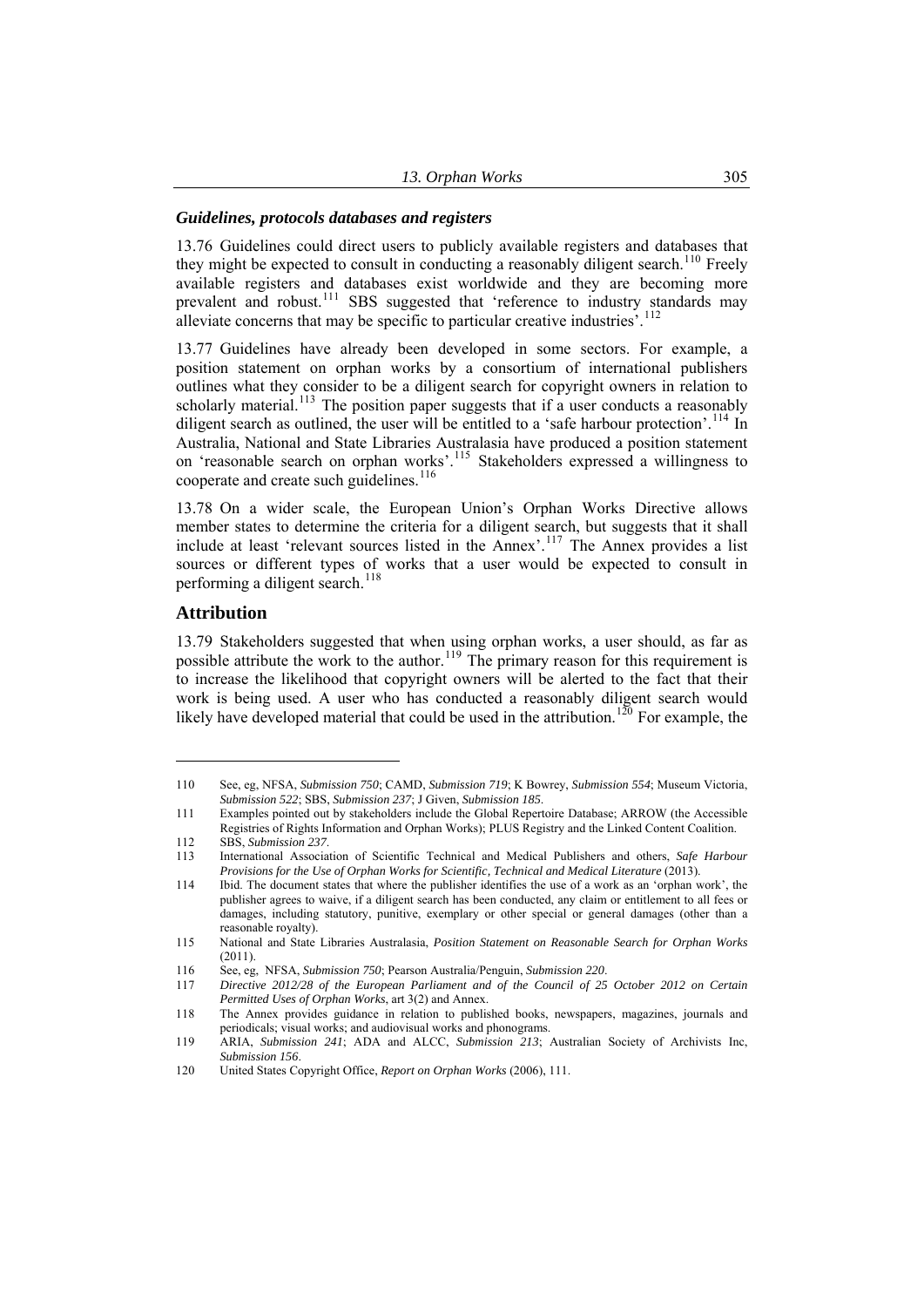International Association of Scientific Technical and Medical Publishers argued that 'where a copyright notice is present in the orphan work, credit should be given in a manner that reflects the notice<sup>5</sup>.<sup>121</sup>

13.80 Attribution in the case of Indigenous material requires careful consideration. Stakeholders emphasised that users should also have regard to any protocols relating to Indigenous material.<sup>[122](#page-17-1)</sup> For example, consultations might be needed with relevant Indigenous groups before using an Indigenous orphan work, and consideration be given to whether attribution is possible or acceptable in the circumstances.<sup>[123](#page-17-2)</sup> As Professor Kathy Bowrey suggests:

Due to the circumstances of the making of the work copyright ownership in Indigenous knowledge is often vested in a third party. Copyright practices of attribution can, in such cases, involve what is from a cultural perspective, an act of wrongful attribution that causes serious cultural offence.<sup>[124](#page-17-3)</sup>

#### **Options for limiting remedies**

13.81 In the Discussion Paper, the ALRC invited stakeholder discussion on a number of possible avenues for limiting remedies including:

- limiting remedies—for example, to 'reasonable compensation';
- amending the *Copyright Act* to provide that, in an action for infringement, where it is established that a user has conducted a reasonably diligent search and the owner could not be found prior to the infringing use, the plaintiff is not entitled to any damages, but may be entitled to an 'account of profits' or injunctive relief;
- providing that damages for the use of orphan works be capped; $^{125}$  $^{125}$  $^{125}$  or
- providing that a court, in exercising its discretion to award damages, consider that a reasonably diligent search has been conducted, and reduce the amount of damages accordingly.

13.82 A majority of stakeholders favoured structuring limits on remedies in a manner similar to that recommended by the US Copyright Office's *Report on Orphan Works*. There was broad support for limiting remedies to a 'reasonable licence fee', 'reasonable compensation' or similar formulation.[126](#page-17-5) This was said to facilitate an

<span id="page-17-0"></span>

<sup>121</sup> IASTMP, *Submission 200*.

<sup>122</sup> Australia Council for the Arts, *Submission 860*; Arts Law Centre of Australia, *Submission 706*.

<span id="page-17-2"></span><span id="page-17-1"></span><sup>123</sup> Australia Council for the Arts, *Protocols for Producing Indigenous Australian Visual Arts* (2nd ed, 2007), 19.

<span id="page-17-3"></span><sup>124</sup> K Bowrey, *Submission 554*.

<span id="page-17-4"></span><sup>125</sup> Australian Government Attorney-General's Department, *Works of Untraceable Copyright Ownership— Orphan Works: Balancing the Rights of Owners with Access to Works* (2012) suggests that 'different uses could attract different licence fees or damages caps. For example, payment or damages limitations for non-commercial use could be set much lower (or waived altogether) than commercial use.

<span id="page-17-5"></span><sup>126</sup> Stakeholders referred to a number of different formulations, including: ABC, *Submission 775*; CSIRO, *Submission 774* (reasonable fee for future use); Intellectual Property Committee, Law Council of Australia, *Submission 765* (reasonable royalty for the use in question); ARIA, *Submission 731*; Copyright Advisory Group—Schools, *Submission 707* (fair remuneration); International Association of Scientific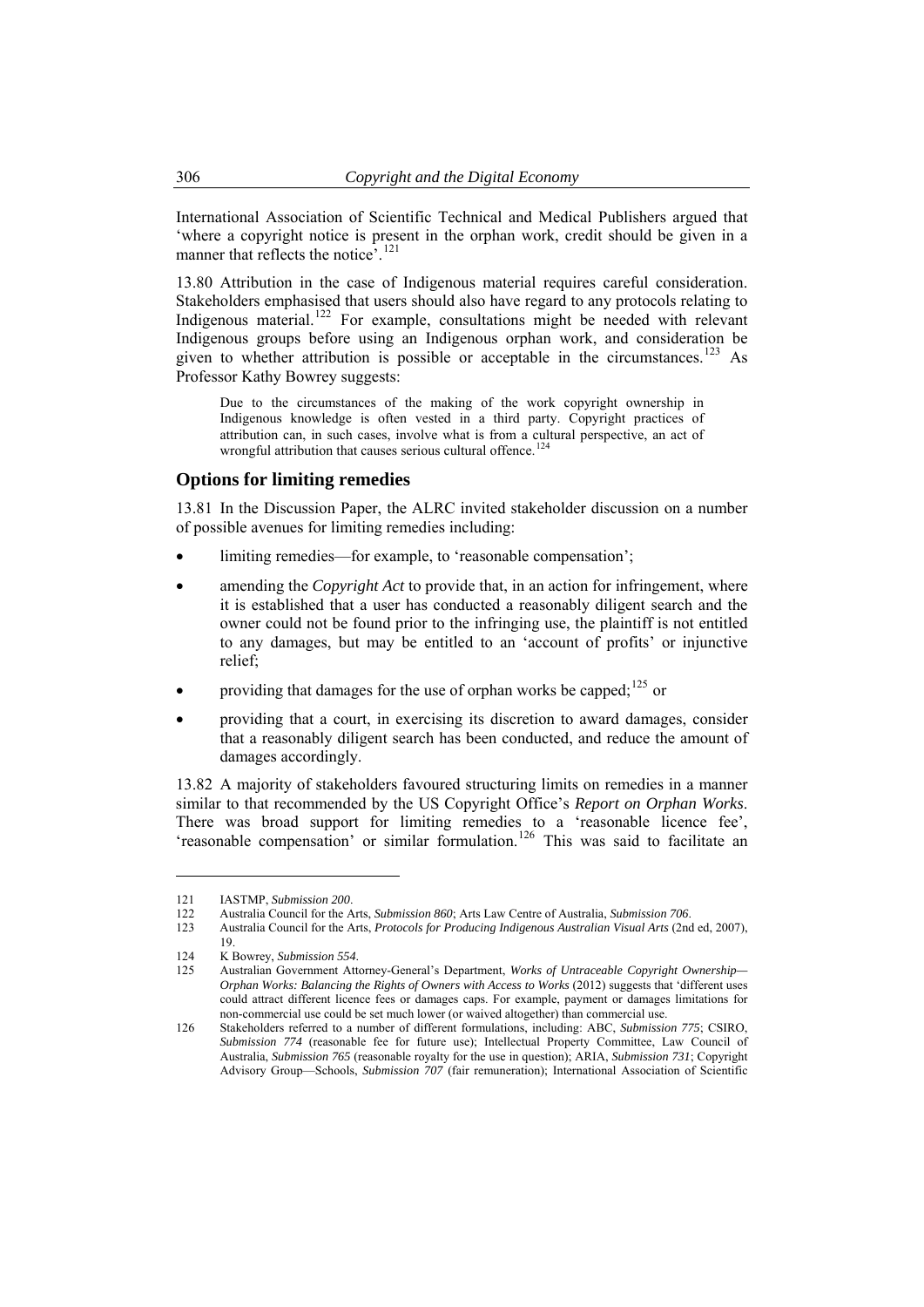efficient 'market-oriented' solution to the orphan works problem.<sup>127</sup> Stakeholders therefore suggested that 'reasonable compensation' for non-commercial uses of an orphan work may attract zero or no royalty fees.<sup>128</sup>

13.83 On the other hand, 'reasonable compensation' for commercial uses might equate to the price that would have been negotiated between the parties, or a reasonable market price.<sup>[129](#page-18-0)</sup> The University of Sydney suggested that copyright owners should be restricted from claiming damages, but could claim an account of profits which would be discounted for fair use.<sup>[130](#page-18-1)</sup>

13.84 The Australian Copyright Council considered that a limitation on remedies was not necessary because a competent lawyer could plead such matters 'in mitigation under existing law'.<sup>[131](#page-18-2)</sup> However, the Law Council of Australia suggested that amendment is necessary because 'it is unclear to what extent the courts are willing to adopt a reasonable royalty basis for assessing the amount of damages except in cases where the copyright owner has a practice of licensing'.<sup>[132](#page-18-3)</sup>

13.85 Some suggested that where an orphan work is used for non-commercial purposes and the user expeditiously ceases infringement after receiving a notice, there should be no compensation at all.<sup>[133](#page-18-4)</sup> Others suggested that remedies should only be limited to future profits, and that previous uses should be allowed without authorisation, so as not to stifle mass digitisation projects.<sup>[134](#page-18-5)</sup>

13.86 Stakeholders also suggested that some limitations on injunctive relief will be necessary.<sup>[135](#page-18-6)</sup> For example, SBS submitted that account of profits should not be available where the use of the work is included in another work.<sup>[136](#page-18-7)</sup> The Queensland Law Society argued that injunctions should not be available where that would unreasonably restrict use of a work that has commenced, particularly derivative works.<sup>[137](#page-18-8)</sup>

13.87 The ALRC recognises that it is important to get the balance right in terms of limiting the remedies available for infringement, and considers the model suggested by

Technical and Medical Publishers, *Submission <sup>560</sup>* (licence fee for the entire term of use as would have been negotiated between the parties); National & State Libraries Australasia, *Submission 588*; ADA and ALCC, *Submission 586*.

<sup>127</sup> Motion Picture Association of America Inc, *Submission 573*.

<sup>128</sup> For example, the University of Sydney argued that attribution and take down if requested by the copyright holder is sufficient: University of Sydney, *Submission 815*.

<span id="page-18-0"></span><sup>129</sup> See, eg, IASTMP, *Submission 200*; John Wiley & Sons, *Submission 239*.

<sup>130</sup> University of Sydney, *Submission 815*.

<span id="page-18-2"></span><span id="page-18-1"></span><sup>131</sup> Australian Copyright Council, *Submission 654*.

<span id="page-18-3"></span><sup>132</sup> Intellectual Property Committee, Law Council of Australia, *Submission 765*.

<span id="page-18-4"></span><sup>133</sup> CAMD, *Submission 719* suggested that its members 'have indicated a willingness to be involved in the development of an industry wide policy for take-down where copyright concerns are raised'. See also Arts Law Centre of Australia, *Submission 706*.

<sup>134</sup> Google, *Submission 217*; R Xavier, *Submission 146*.

<span id="page-18-6"></span><span id="page-18-5"></span><sup>135</sup> Queensland Law Society, *Submission 644*; Association of American Publishers Inc, *Submission 611*; Google, *Submission 600*.

<span id="page-18-7"></span><sup>136</sup> SBS argued that an account of profits would almost never form part of a licensing negotiation with the rights holder in an underlying work or program and is therefore 'an inappropriate and punitive remedy in relation to use of an orphan work in good faith in a new creative work': SBS, *Submission 237*.

<span id="page-18-8"></span><sup>137</sup> Queensland Law Society, *Submission 644*.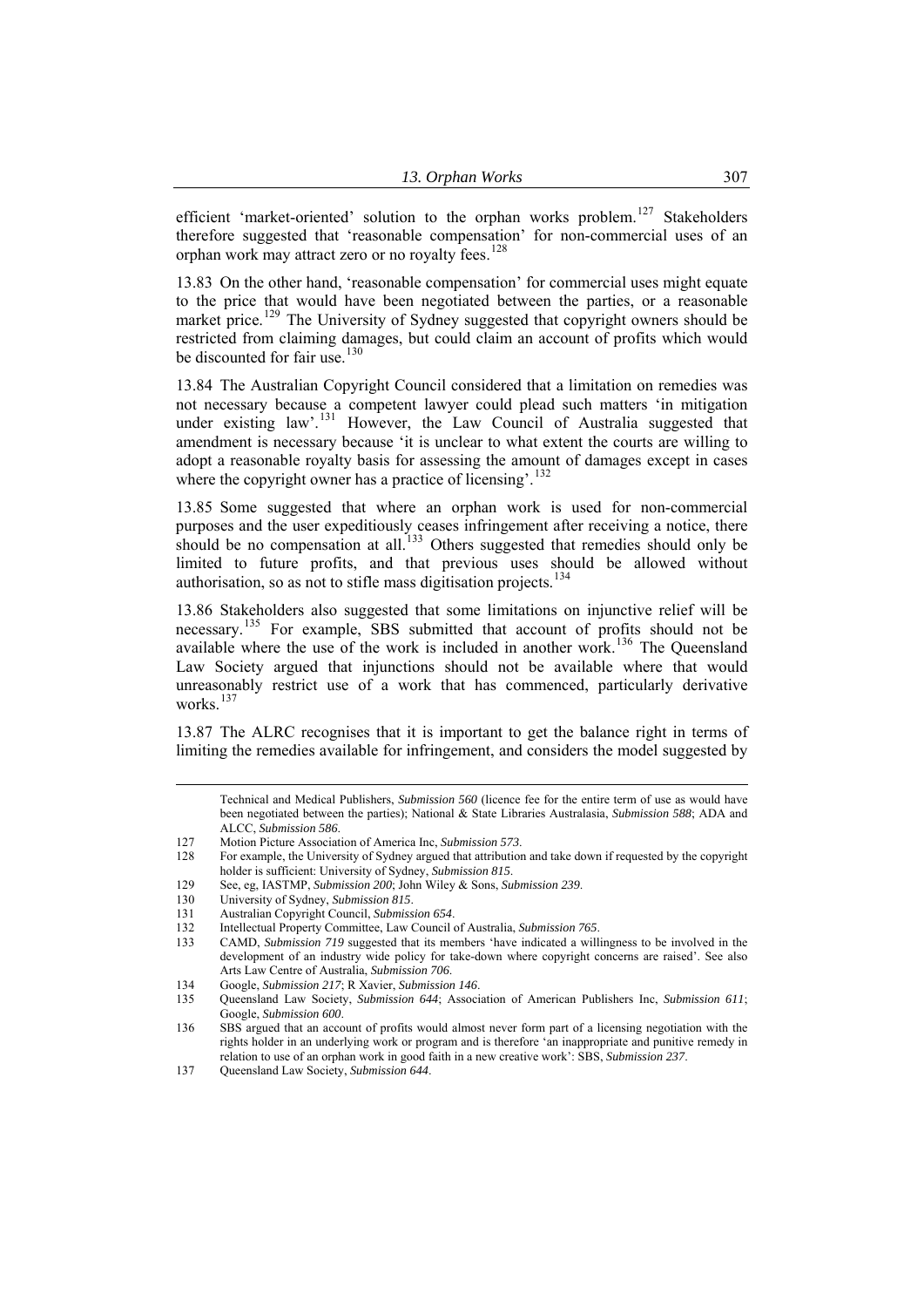<span id="page-19-0"></span>the US Copyright Office to be a good starting point. The Australian Government may wish to consult further with stakeholders on the appropriate form of limitation on remedies.

# **A copyright or orphan works register**

13.88 Stakeholders suggested that the orphan works problem has been exacerbated by extensions to the term of copyright and by prohibitions on imposing formalities on registration of works in international agreements.<sup>[138](#page-19-1)</sup> The role of registration as an effective method for dealing with copyright issues, including orphan works, has gained some traction in copyright reform.<sup>[139](#page-19-2)</sup>

13.89 Some stakeholders suggested that an orphan works or copyright register would be important to future copyright reform.<sup>[140](#page-19-3)</sup> The Australian Copyright Council suggested that reforms should address the issue of 'works being orphaned in the first place'.<sup>[141](#page-19-4)</sup> Others emphasised the problems faced by photographers whose works may be orphaned due to metadata being stripped from them.<sup>[142](#page-19-5)</sup> Associate Professor Ariel Katz submitted that orphan works reform should also focus on the 'supply side', because copyright owners 'who do not internalise the full social cost of forgone uses, face suboptimal incentives to maintain themselves locatable'.<sup>[143](#page-19-6)</sup>

13.90 Stakeholders highlighted the benefits of registers in reducing instances of orphan works. The Motion Picture Association of America highlighted the success of the US Copyright Office's comprehensive register of copyright works and noted:

Indeed, MPAA believes that few commercially released motion pictures could qualify as orphan works, because use of the Copyright Office's registration and recordation systems has long been routine in the motion picture industry; all major motion pictures are registered with the US Copyright Office, regardless of their country of authorship.<sup>14</sup>

13.91 Similarly, the collecting society APRA/AMCOS noted that orphan works are not a significant issue for owners of musical works, due to its comprehensive database that can be accessed for a small fee.<sup>[145](#page-19-8)</sup>

<span id="page-19-1"></span><sup>138</sup> *Berne Convention for the Protection of Literary and Artistic Works (Paris Act)*, opened for signature 24 July 1971, [1978] ATS 5 (entered into force on 15 December 1972) art 5. See also Pirate Party Australia, *Submission 223*; ADA and ALCC, *Submission 213*; NSW Young Lawyers, *Submission 195*.

<span id="page-19-2"></span><sup>139</sup> W Patry, *How to Fix Copyright Law* (2011), 203–209. See also, Comité Des Sages, *The New Renaissance: Reflection Group on Bringing Europe's Cultural Heritage Online* (2011), 5 recommending that 'some form of registration should be considered as a precondition for a full exercise of rights. A discussion on adapting the Berne Convention on this point in order to make it fit for the digital age should be taken up in the context of WIPO and promoted by the European Commission'.

<span id="page-19-3"></span><sup>140</sup> ABC, *Submission 775*; Motion Picture Association of America Inc, *Submission 573*; BSA, *Submission 248*; PPCA, *Submission 240*; N Suzor, *Submission 172*; Australian Copyright Council, *Submission 219*; Google, *Submission 217*; Walker Books Australia, *Submission 144*; Art Gallery of New South Wales (AGNSW), *Submission 111*.

<span id="page-19-4"></span><sup>141</sup> Australian Copyright Council, *Submission 654*.

<sup>142</sup> Australian Institute of Professional Photography (AIPP), *Submission 152*.

<span id="page-19-6"></span><span id="page-19-5"></span><sup>143</sup> A Katz, *Submission 606*.

<span id="page-19-7"></span><sup>144</sup> Motion Picture Association of America Inc, *Submission 573*.

<span id="page-19-8"></span><sup>145</sup> APRA/AMCOS, *Submission 247*.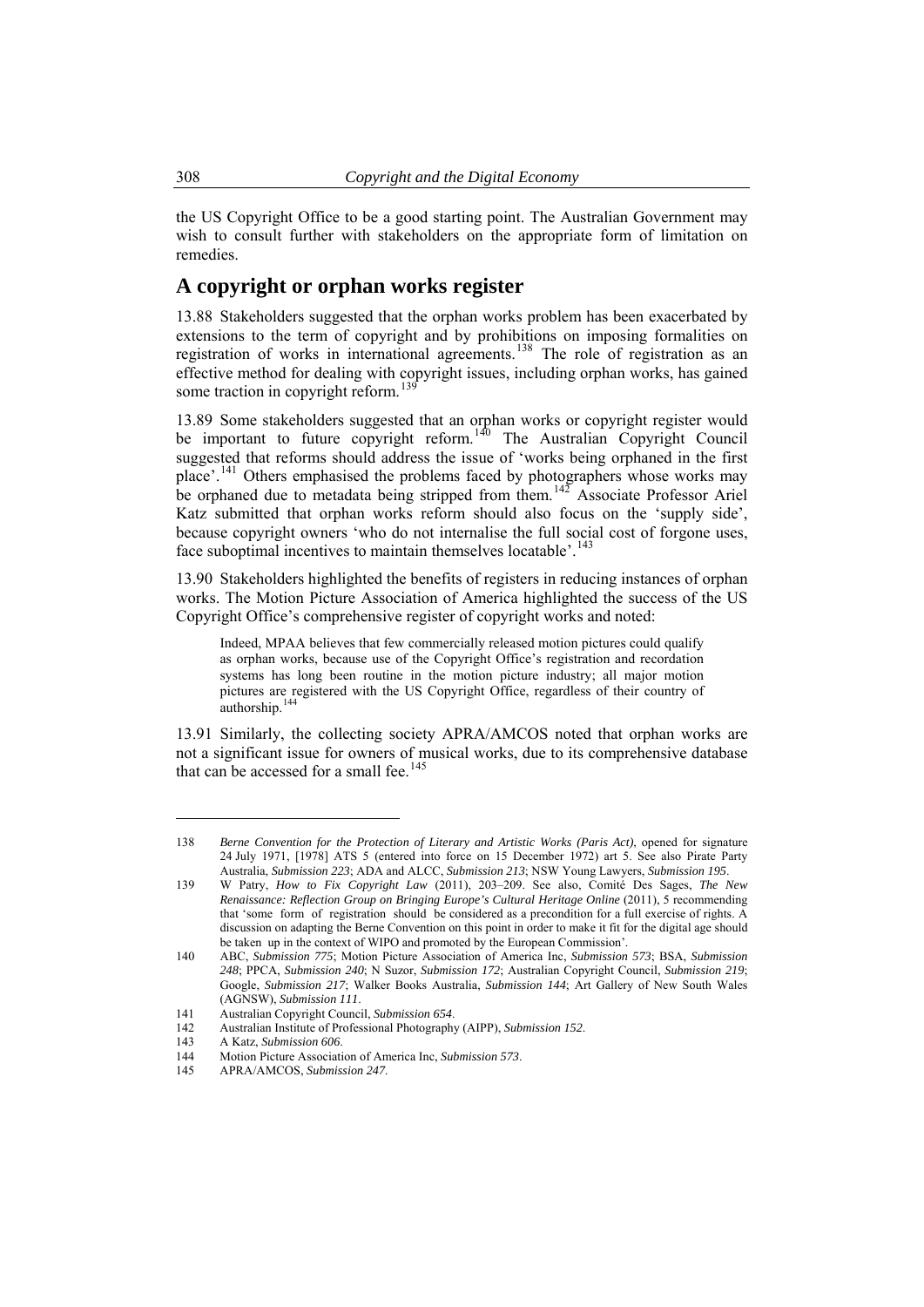13.92 The Business Software Alliance urged copyright industries to 'develop and integrate databases of copyright information to suit the particular types of works and business models'.[146](#page-20-0)

13.93 The Music Council of Australia suggested that a number of online systems, platforms and processes could be developed with the assistance of the Australian Government, and that such a system could benefit both users and creators and 'could enable the licensing of orphan works'.<sup>[147](#page-20-1)</sup>

13.94 Australian copyright academics Professor Michael Fraser and David Court have also suggested that the Australian Government set up a national copyright register. This would allow rights holders to voluntarily register their work and could act as a hub for accessing online content.<sup>[148](#page-20-2)</sup> They suggest that the Australian Government issue a Green Paper and should thereafter run a pilot project that would focus on Australian films.[149](#page-20-3) Further, it was suggested that incentives should be provided to rights holders to register their works, including 'enjoying a rebuttable presumption of ownership of the copyright in that content in legal proceedings, and when seeking injunctions'.<sup>[150](#page-20-4)</sup>

13.95 The Hargreaves Review made similar recommendations for the establishment of a Digital Copyright Exchange (DCE) that would allow users to quickly identify and license works while also giving copyright holders options to license their works.<sup>[151](#page-20-5)</sup> A subsequent feasibility study conducted by Richard Hooper recommended the creation of an industry-led and industry-funded 'copyright hub', which would serve not only as a registry of rights, but also a marketplace for licensing copyright material.<sup>[152](#page-20-6)</sup> The report suggested that use of the hub would be an element of a reasonably diligent search.<sup>[153](#page-20-7)</sup> A pilot phase of the hub was launched on 8 July 2013 with connections to 35 websites providing information on copyright or opportunities for licensing.<sup>[154](#page-20-8)</sup>

13.96 Similarly, the Copyright Review Committee (Ireland) recommended that the proposed Copyright Council could 'press ahead with a Digital Copyright Exchange immediately, or wait to reap the benefit of emerging experience in the UK and elsewhere, particularly at EU level'.<sup>[155](#page-20-9)</sup>

13.97 Similarly, many submissions to the US Copyright Office's current inquiry into orphan works also supported the creation of a voluntary copyright register.[156](#page-20-10) A

<span id="page-20-0"></span><sup>146</sup> BSA, *Submission 248*. 147 Music Council of Australia, *Submission 269*.

<span id="page-20-3"></span><span id="page-20-2"></span><span id="page-20-1"></span><sup>148</sup> D Court and M Fraser, *Call for 21st Century Copyright Register* (2013).

<sup>149</sup> Ibid, 13.

<sup>150</sup> Ibid, 14.<br>151 I Hargre

<span id="page-20-6"></span><span id="page-20-5"></span><span id="page-20-4"></span><sup>151</sup> I Hargreaves, *Digital Opportunity: A Review of Intellectual Property and Growth* (2011), 31.

<sup>152</sup> R Hooper and R Lynch, *Copyright Works: Streamlining copyright licensing for the digital age* (2012).

<span id="page-20-7"></span><sup>153</sup> Ibid, 24.

<span id="page-20-9"></span><span id="page-20-8"></span><sup>154</sup> Copyright Hub Launch Group, *The Copyright Hub: Streamlining Copyright for the Digital Age* (2013), 8. 155 Copyright Review Committee (Ireland), Department of Jobs, Enterprise and Innovation, *Modernising* 

*Copyright* (2013), 171.

<span id="page-20-10"></span><sup>156</sup> US Copyright Office, *Comments on Orphan Works* (2013) <www.copyright.gov/orphan/ comments/noi  $10222012$ / $>$  at 3 March 2013. See submissions from American Association of Law Libraries and others; Microsoft Corporation; Science Fiction and Fantasy Writers of America; and Copyright Alliance.